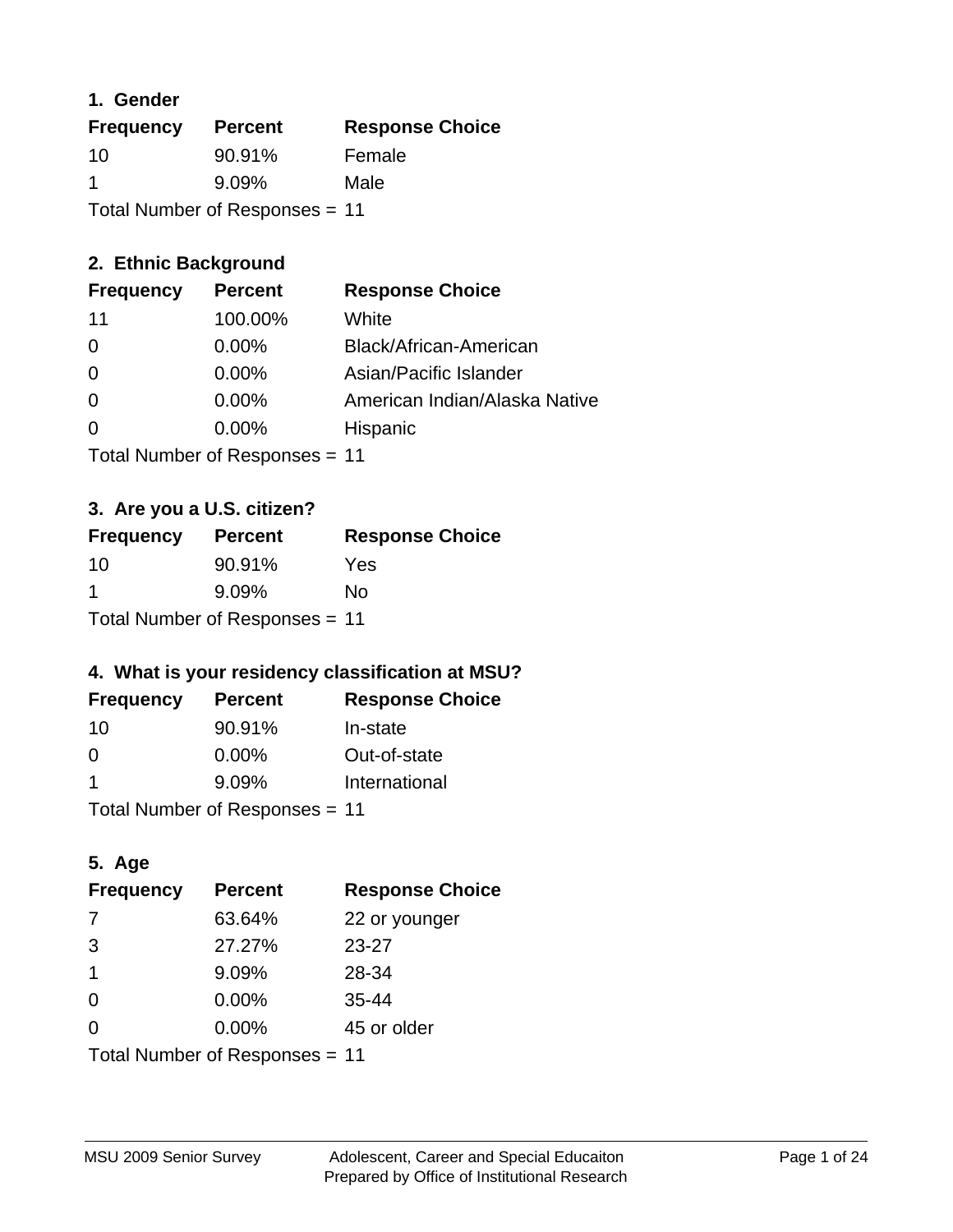**6. Has either of your parents received a bachelor's degree?**

| <b>Frequency</b>               | <b>Percent</b> | <b>Response Choice</b> |
|--------------------------------|----------------|------------------------|
| 6                              | 54.55%         | Yes                    |
| .5                             | 45.45%         | Nο                     |
| Total Number of Responses = 11 |                |                        |

# **7. Has either of your parents received a degree from Murray State?**

| <b>Frequency</b> | <b>Percent</b> | <b>Response Choice</b> |
|------------------|----------------|------------------------|
|                  | 9.09%          | Yes                    |
| 10               | 90.91%         | Nο                     |

Total Number of Responses = 11

## **8. What was your original entry status to MSU?**

| <b>Frequency</b> | <b>Percent</b>            | <b>Response Choice</b>                           |
|------------------|---------------------------|--------------------------------------------------|
| 5                | 45.45%                    | Freshman                                         |
| 3                | 27.27%                    | Transfer from community college/technical school |
| 3                | 27.27%                    | Transfer from 4-yr institution                   |
|                  | Total Number of Desponses |                                                  |

Total Number of Responses = 11

### **9. If transfer student, how many credits were transferred?**

| <b>Frequency</b>           | <b>Percent</b> | <b>Response Choice</b> |
|----------------------------|----------------|------------------------|
|                            | 16.67%         | 12 or fewer            |
| -0                         | $0.00\%$       | $13 - 30$              |
| $\mathcal{P}$              | 33.33%         | $31 - 60$              |
| -3                         | 50.00%         | Over <sub>60</sub>     |
| Total Number of Deepersoon |                |                        |

I otal Number of Responses  $= 6$ 

# **10. If transfer student, approximately what percent of your University Studies (general education) classes did you take at Murray State?**

| <b>Frequency</b>                | <b>Percent</b> | <b>Response Choice</b> |
|---------------------------------|----------------|------------------------|
| 4                               | 66.67%         | Under 25%              |
| $\Omega$                        | $0.00\%$       | 25-49%                 |
| $\overline{1}$                  | 16.67%         | 50-74%                 |
| 1                               | 16.67%         | 75-100%                |
| Total Number of Responses = $6$ |                |                        |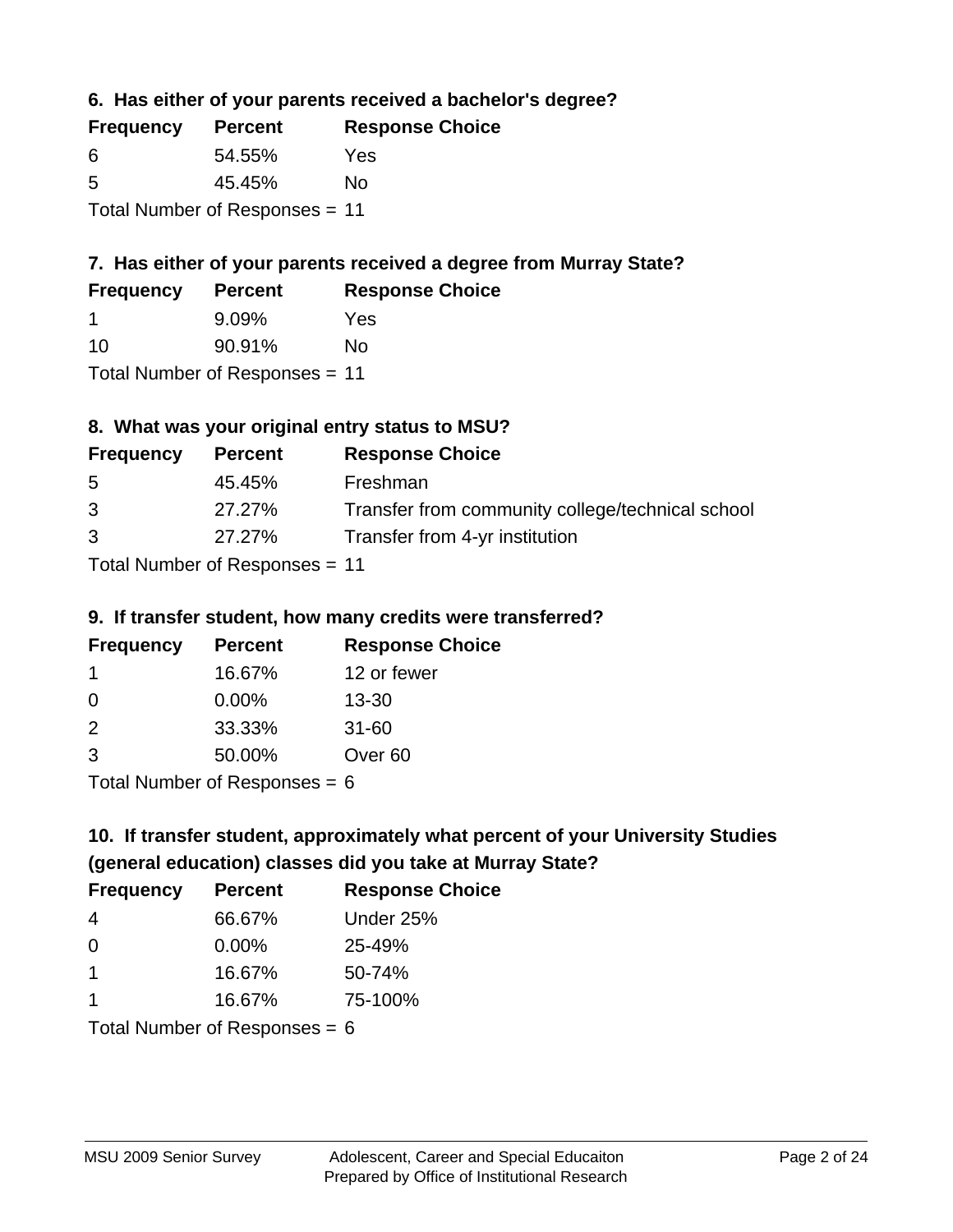### **11. What has been your attendance status at MSU?**

| <b>Frequency</b>               | <b>Percent</b> | <b>Response Choice</b>     |
|--------------------------------|----------------|----------------------------|
| 11                             | 100.00%        | <b>Primarily full-time</b> |
| $\Omega$                       | $0.00\%$       | <b>Primarily part-time</b> |
| Total Number of Responses = 11 |                |                            |

## **12. In which Residential College are you a member?**

| <b>Frequency</b> | <b>Percent</b> | <b>Response Choice</b>            |
|------------------|----------------|-----------------------------------|
| 0                | $0.00\%$       | Do not know                       |
| 3                | 27.27%         | <b>Clark College</b>              |
| 2                | 18.18%         | <b>Elizabeth College</b>          |
|                  | 9.09%          | <b>Franklin-Springer Colleges</b> |
| 0                | $0.00\%$       | <b>Hart College</b>               |
| 1                | 9.09%          | <b>Hester College</b>             |
|                  | 9.09%          | <b>Regents College</b>            |
| $\mathcal{P}$    | 18.18%         | <b>Richmond College</b>           |
|                  | 9.09%          | <b>White College</b>              |
|                  |                |                                   |

Total Number of Responses = 11

## **13. Have you ever received any type of Financial Aid while at MSU? (Scholarships, grants, work-study, etc.)**

| <b>Frequency</b> | <b>Percent</b>               | <b>Response Choice</b> |
|------------------|------------------------------|------------------------|
| 8                | 72.73%                       | Yes                    |
| 3                | 27.27%                       | Nο                     |
|                  | Tatal Mussolian of Dagmanage |                        |

Total Number of Responses = 11

## **14. What degree are you seeking at this time?**

| <b>Frequency</b> | <b>Percent</b>                 | <b>Response Choice</b> |
|------------------|--------------------------------|------------------------|
| 0                | $0.00\%$                       | Associate              |
| 11               | 100.00%                        | <b>Baccalaureate</b>   |
|                  | Total Number of Responses = 11 |                        |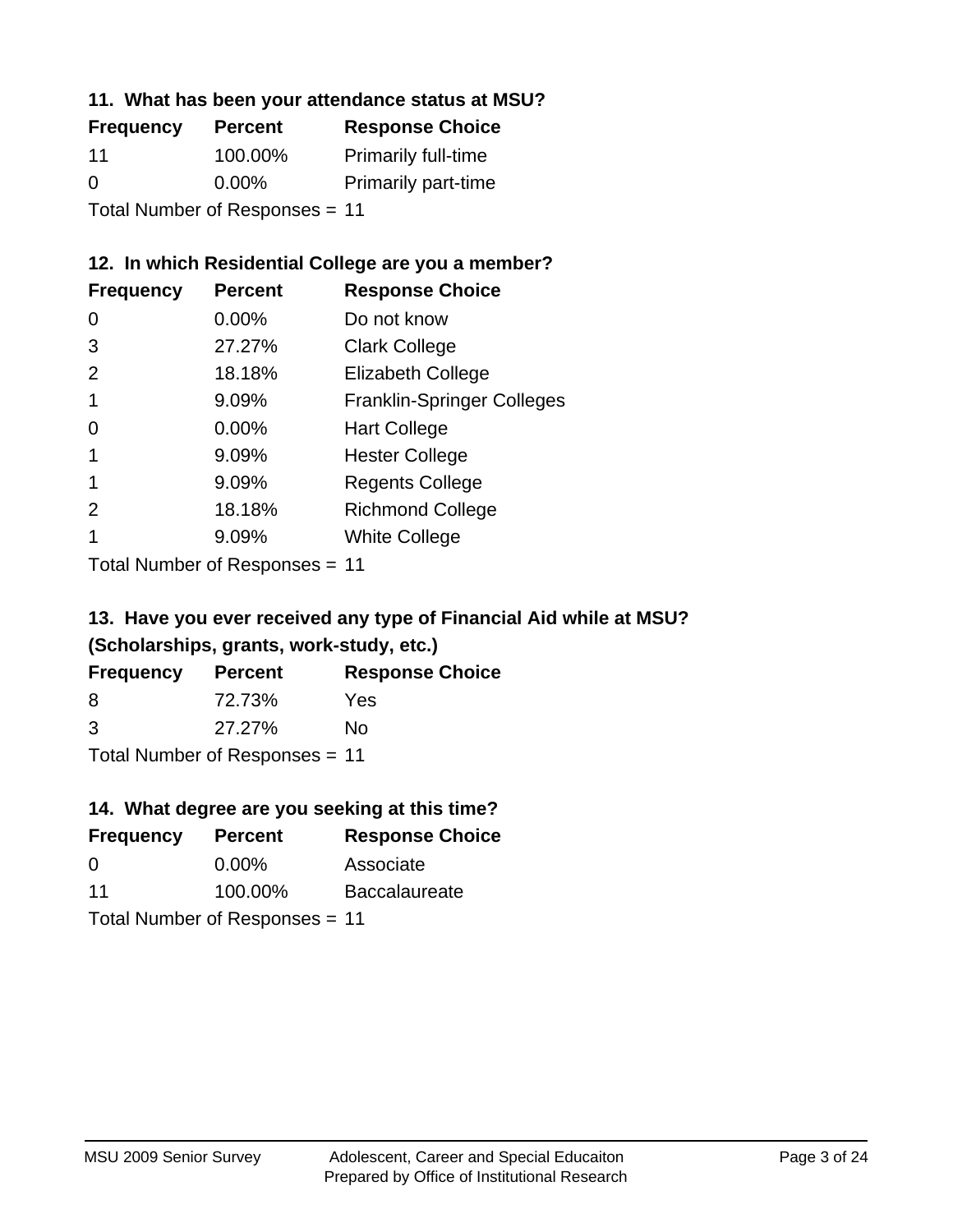**15. How many years will it take you to complete your degree from the point of your initial enrollment in college (including any time at a previous institution)?**

| <b>Frequency</b> | <b>Percent</b> | <b>Response Choice</b> |
|------------------|----------------|------------------------|
| $\Omega$         | 0.00%          | Two                    |
| 0                | 0.00%          | <b>Three</b>           |
| 5                | 45.45%         | Four                   |
| $\overline{4}$   | 36.36%         | Five                   |
| $\overline{1}$   | 9.09%          | <b>Six</b>             |
|                  | 9.09%          | More than six          |
|                  |                |                        |

Total Number of Responses = 11

#### **16. In what range does your grade point average fall?**

| <b>Frequency</b> | <b>Percent</b> | <b>Response Choice</b> |
|------------------|----------------|------------------------|
|                  | 9.09%          | $2.00 - 2.50$          |
| -3               | 27.27%         | $2.51 - 3.00$          |
| 4                | 36.36%         | $3.01 - 3.50$          |
| 3                | 27.27%         | $3.51 - 4.00$          |
|                  |                |                        |

Total Number of Responses = 11

# **They are used to sort the data, and do not appear in this table Questions 17 and 18 relate to department and program information.**

#### **19. For what purpose did you enroll at MSU?**

| <b>Frequency</b> | <b>Percent</b>                 | <b>Response Choice</b>                    |
|------------------|--------------------------------|-------------------------------------------|
| 0                | $0.00\%$                       | To receive an associate degree            |
| 11               | 100.00%                        | To receive a baccalaureate degree         |
| $\overline{0}$   | $0.00\%$                       | To take a few job related courses         |
| $\Omega$         | 0.00%                          | To transfer to another college/university |
|                  | Total Number of Responses = 11 |                                           |

# **20. What is the highest degree you eventually hope to receive?**

| <b>Frequency</b> | <b>Percent</b>             | <b>Response Choice</b> |
|------------------|----------------------------|------------------------|
| 0                | 0.00%                      | Associate              |
| 2                | 18.18%                     | <b>Baccalaureate</b>   |
| 9                | 81.82%                     | Graduate               |
| 0                | $0.00\%$                   | Professional           |
|                  | Tatal Number of Desperance |                        |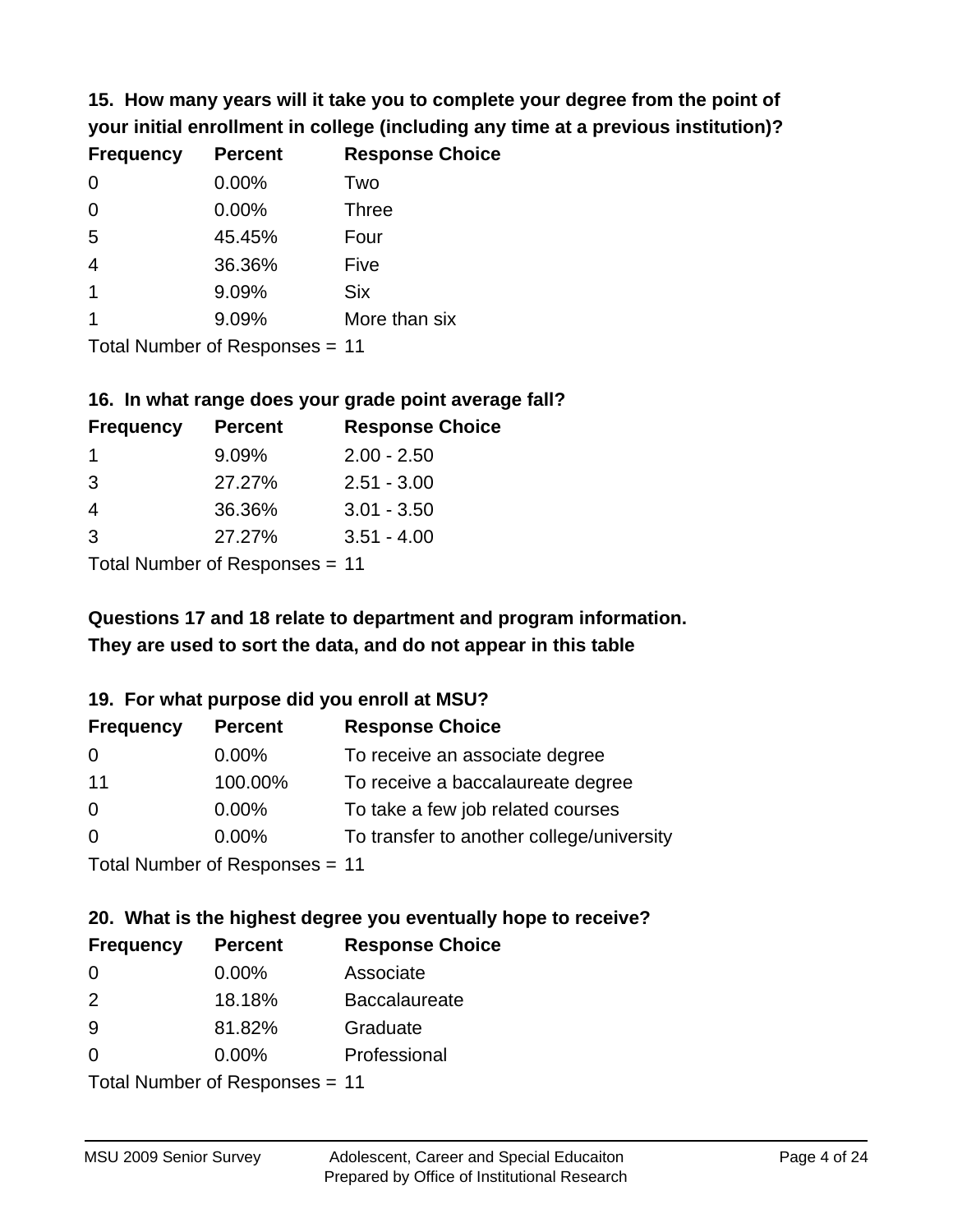### **21. Which best describes your situation?**

| <b>Frequency</b> | <b>Percent</b> | <b>Response Choice</b>               |
|------------------|----------------|--------------------------------------|
| 9                | 81.82%         | Did not change major/area            |
| 0                | $0.00\%$       | Did not initially declare major/area |
| $\mathcal{P}$    | 18.18%         | Changed major/area                   |
|                  |                |                                      |

Total Number of Responses = 11

## **22. While school was in session during the past year, how many hours per week, on average, did you work for pay?**

| <b>Frequency</b> | <b>Percent</b> | <b>Response Choice</b> |
|------------------|----------------|------------------------|
| 5                | 45.45%         | Did not work           |
| $\overline{1}$   | 9.09%          | Worked 1-10 hrs        |
| 2                | 18.18%         | Worked 11-20 hrs       |
| $\Omega$         | 0.00%          | Worked 21-30 hrs       |
| 2                | 18.18%         | Worked 31-40 hrs       |
| $\overline{1}$   | 9.09%          | Worked over 40 hrs     |
|                  |                |                        |

Total Number of Responses = 11

#### **23. For the most part, were classes offered at times convenient to you?**

| <b>Frequency</b>               | <b>Percent</b> | <b>Response Choice</b> |
|--------------------------------|----------------|------------------------|
| 11                             | 100.00%        | Yes                    |
| $\Omega$                       | $0.00\%$       | Nο                     |
| Total Number of Responses = 11 |                |                        |

### **24. If no, what time would you have preferred?**

| <b>Frequency</b> | <b>Percent</b>                  | <b>Response Choice</b> |
|------------------|---------------------------------|------------------------|
| $\Omega$         | #DIV/0!                         | Late afternoon         |
| 0                | #DIV/0!                         | Evening                |
| 0                | #DIV/0!                         | Weekend                |
| $\Omega$         | #DIV/0!                         | During the day         |
|                  | Total Number of Responses = $0$ |                        |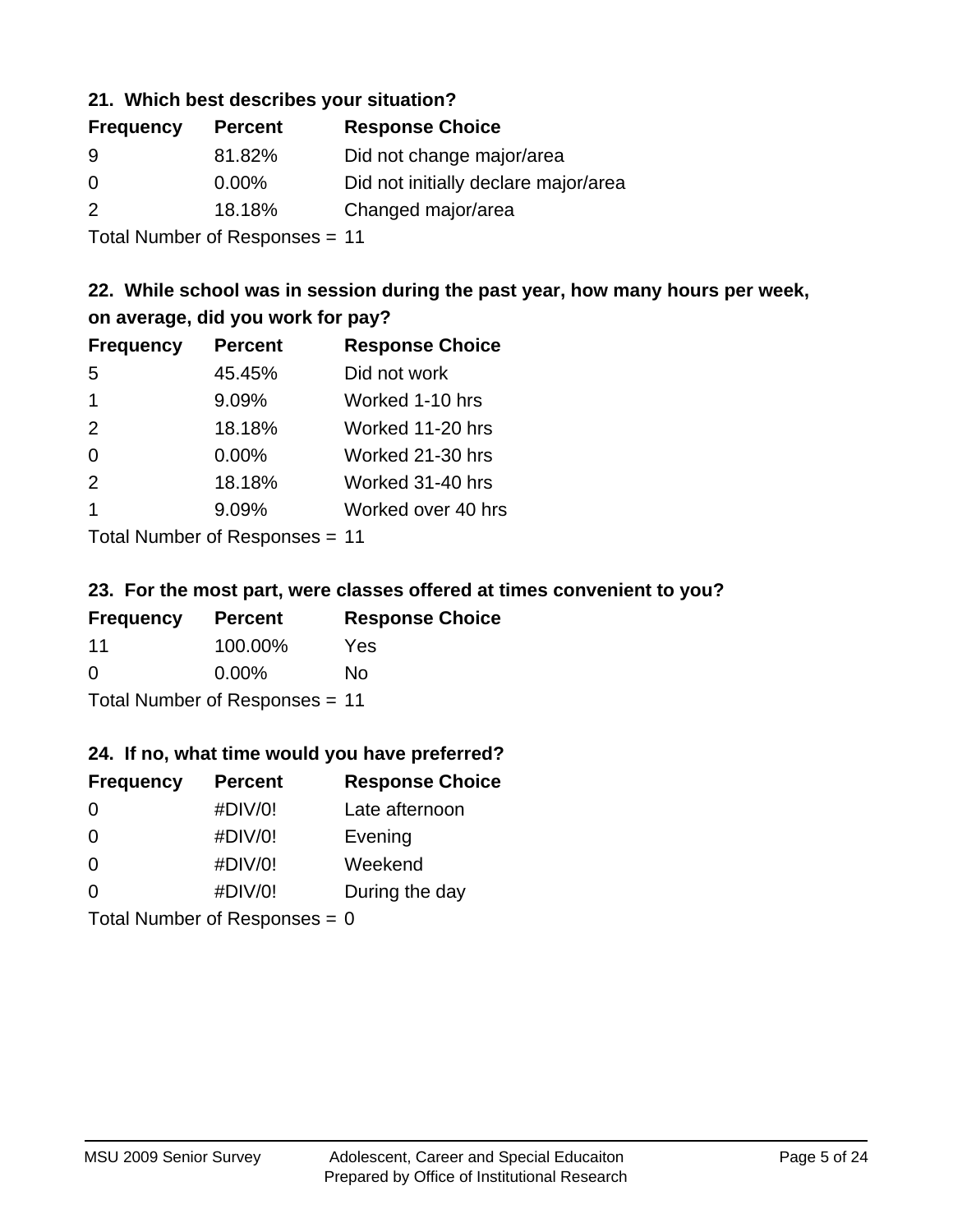## **25. Which best describes the location where you completed the majority of your coursework?**

| <b>Frequency</b> | <b>Percent</b>                 | <b>Response Choice</b> |
|------------------|--------------------------------|------------------------|
| 8                | 72.73%                         | Murray                 |
| 1                | 9.09%                          | Paducah                |
| 0                | 0.00%                          | Ft. Campbell           |
| 2                | 18.18%                         | Madisonville           |
| 0                | 0.00%                          | Hopkinsville           |
| 0                | 0.00%                          | Henderson              |
| 0                | 0.00%                          | On the Internet        |
| 0                | 0.00%                          | Other                  |
|                  | Total Number of Responses = 11 |                        |

#### **26. Did you take any online courses while at Murray State?**

| <b>Frequency</b> | <b>Percent</b>                 | <b>Response Choice</b> |
|------------------|--------------------------------|------------------------|
| -5               | 45.45%                         | Yes                    |
| -6               | 54.55%                         | Nο                     |
|                  | Total Number of Responses = 11 |                        |

## **27. Did it take you an extra semester or more to complete degree requirements at Murray State?**

| <b>Frequency</b> | <b>Percent</b>               | <b>Response Choice</b> |
|------------------|------------------------------|------------------------|
| 6                | 54.55%                       | Yes                    |
| .5               | 45.45%                       | No                     |
|                  | Total Number of Desponses 44 |                        |

Total Number of Responses = 11

#### **28. If yes, why did it take you an extra semester or more?**

| <b>Frequency</b> | <b>Percent</b>                | <b>Response Choice</b>                                       |
|------------------|-------------------------------|--------------------------------------------------------------|
| $\mathbf{1}$     | 16.67%                        | Work obligation limited my enrollment.                       |
| $\overline{0}$   | $0.00\%$                      | Family obligations limited my enrollment.                    |
| $\overline{0}$   | $0.00\%$                      | Tuition and other costs of attendance limited my enrollment. |
| $\mathbf{1}$     | 16.67%                        | A decision to change majors added to my requirements.        |
| 2                | 33.33%                        | A required course or courses were not offered.               |
| $\overline{0}$   | $0.00\%$                      | Credits were lost transferring to Murray State.              |
| 2                | 33.33%                        | Other                                                        |
|                  | $Total Number of Denonce - Q$ |                                                              |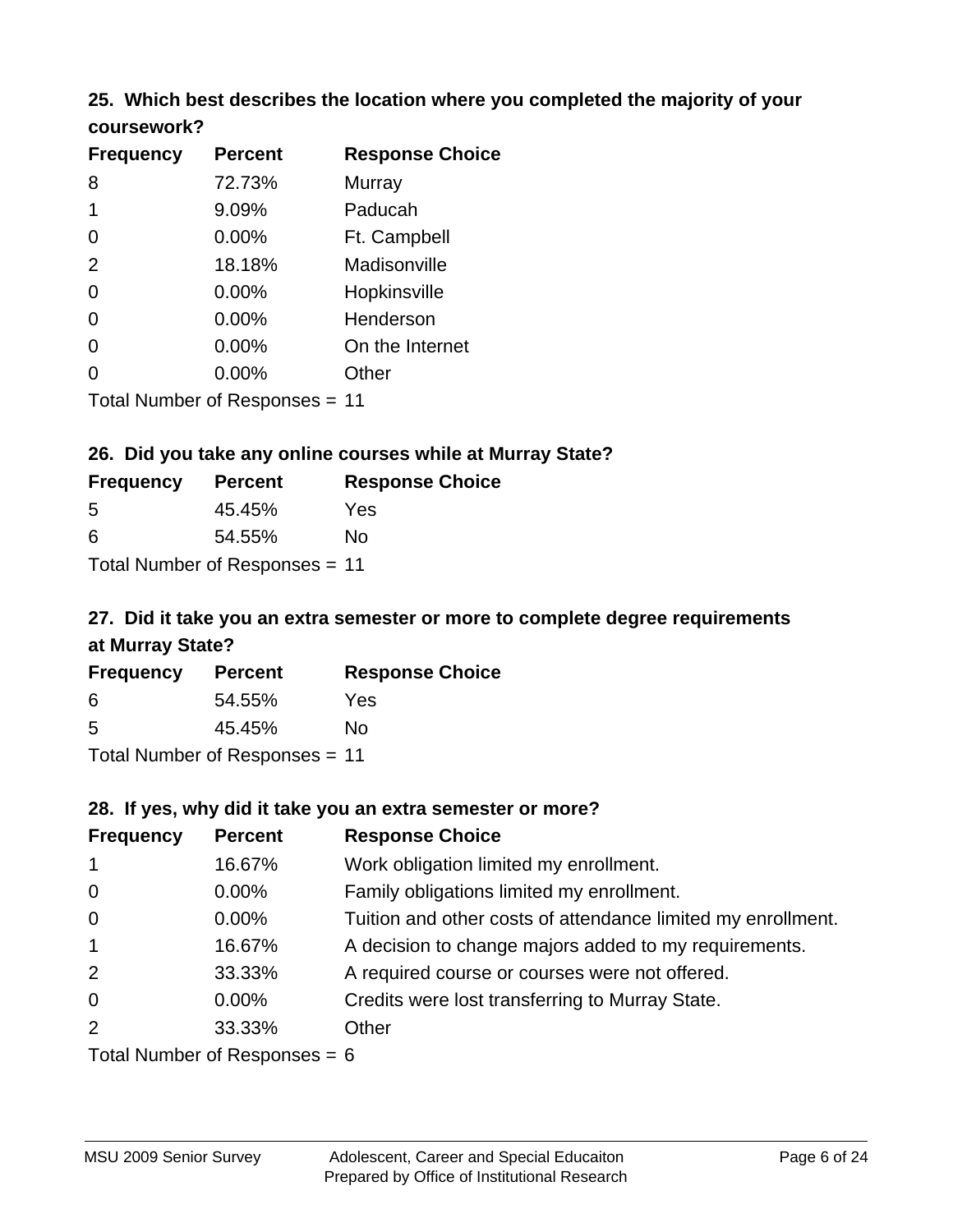## **29. Did you have trouble getting any course(s) you needed while at Murray State?**

| <b>Frequency</b>               | <b>Percent</b> | <b>Response Choice</b> |
|--------------------------------|----------------|------------------------|
| -5                             | 45.45%         | Yes                    |
| -6                             | 54.55%         | Nο                     |
| Total Number of Responses = 11 |                |                        |

#### **30. If yes, why did you have trouble getting the course?**

| <b>Frequency</b> | <b>Percent</b> | <b>Response Choice</b>                                |
|------------------|----------------|-------------------------------------------------------|
| 2                | 40.00%         | Not offered the semester I needed it.                 |
| $\overline{0}$   | $0.00\%$       | Not offered at hours convenient to my work schedule.  |
| $\overline{1}$   | 20.00%         | Not offered at hours suitable for my school schedule. |
| 2                | 40.00%         | All course sections were closed.                      |
| $\overline{0}$   | $0.00\%$       | I was unaware of the prerequisites for the course.    |
|                  |                |                                                       |

Total Number of Responses = 5

## **31. Which statement best describes your experience with off-campus coop/internship?**

| <b>Frequency</b> | <b>Percent</b> | <b>Response Choice</b>             |
|------------------|----------------|------------------------------------|
| 8                | 72.73%         | Cannot judge, I did not have one.  |
| 2                | 18.18%         | My experience was very valuable.   |
| $\overline{1}$   | 9.09%          | My experience was valuable.        |
| $\Omega$         | $0.00\%$       | My experience was of little value. |
| $\Omega$         | 0.00%          | My experience was of no value.     |
|                  |                |                                    |

Total Number of Responses = 11

# **32. Which statement best describes your experience with on-campus faculty-directed research, scholarly, or creative project?**

| <b>Frequency</b> | <b>Percent</b>             | <b>Response Choice</b>             |
|------------------|----------------------------|------------------------------------|
| 9                | 81.82%                     | Cannot judge; I did not have one.  |
| $\mathbf 1$      | 9.09%                      | My experience was very valuable.   |
| $\mathbf{1}$     | 9.09%                      | My experience was valuable.        |
| $\overline{0}$   | 0.00%                      | My experience was of little value. |
| $\Omega$         | 0.00%                      | My experience was of no value.     |
|                  | Tatal Number of Desperance |                                    |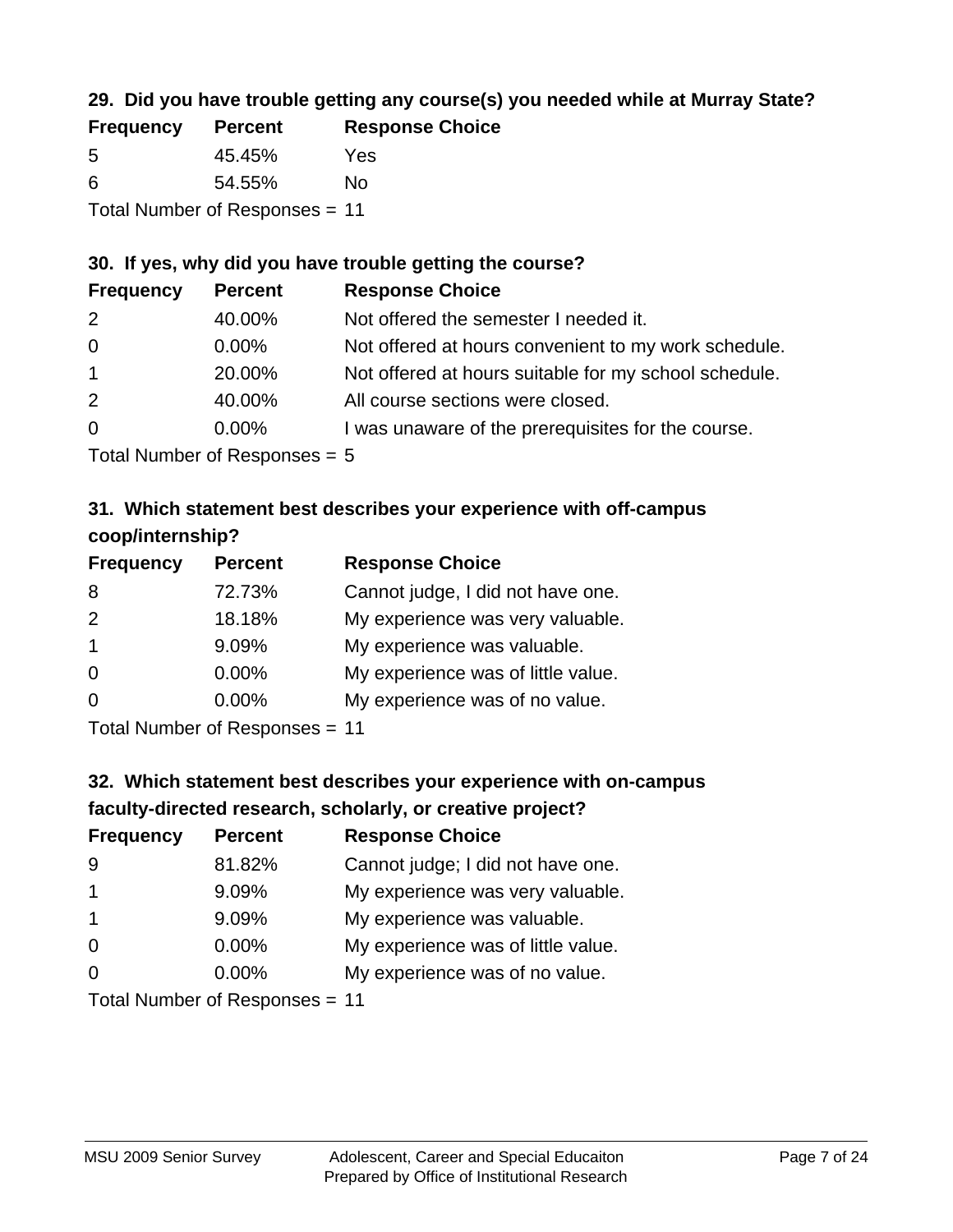#### **33. Which statement best describes your experience with academic advising in your major/area?**

| $\cdots$ your mapproved. |                |                                                       |
|--------------------------|----------------|-------------------------------------------------------|
| <b>Frequency</b>         | <b>Percent</b> | <b>Response Choice</b>                                |
| 0                        | $0.00\%$       | Cannot judge; I did not make use of the opportunity.  |
| 11                       | 100.00%        | I was satisfied with information my adviser provided. |
| $\overline{0}$           | 0.00%          | Advice was inaccurate, incomplete, or misleading.     |
| 0                        | $0.00\%$       | My adviser was not available.                         |
|                          |                |                                                       |

Total Number of Responses = 11

## **For questions 34-48, indicate the extent to which you were satisfied.**

| 34. Class size relative to type of course |
|-------------------------------------------|
|-------------------------------------------|

| <b>Frequency</b>               | <b>Percent</b> | <b>Response Choice</b> |  |
|--------------------------------|----------------|------------------------|--|
| -9                             | 81.82%         | Very satisfied         |  |
| $\mathcal{P}$                  | 18.18%         | Satisfied              |  |
| $\Omega$                       | $0.00\%$       | <b>Dissatisfied</b>    |  |
| $\Omega$                       | $0.00\%$       | Very dissatisfied      |  |
| Total Number of Responses - 11 |                |                        |  |

Total Number of Responses = 11

#### **35. Out-of-class availability of faculty**

| <b>Frequency</b>           | <b>Percent</b> | <b>Response Choice</b> |
|----------------------------|----------------|------------------------|
| 7                          | 63.64%         | Very satisfied         |
| 3                          | 27.27%         | Satisfied              |
| $\mathbf 1$                | 9.09%          | <b>Dissatisfied</b>    |
| $\Omega$                   | $0.00\%$       | Very dissatisfied      |
| Tatal Number of Desperance |                |                        |

Total Number of Responses = 11

## **36. Effectiveness of your high school preparation for college work**

| <b>Frequency</b> | <b>Percent</b>                 | <b>Response Choice</b> |
|------------------|--------------------------------|------------------------|
| $\mathcal{P}$    | 18.18%                         | Very satisfied         |
| 8                | 72.73%                         | Satisfied              |
| $\Omega$         | 0.00%                          | <b>Dissatisfied</b>    |
| -1               | 9.09%                          | Very dissatisfied      |
|                  | Total Number of Poenonces - 11 |                        |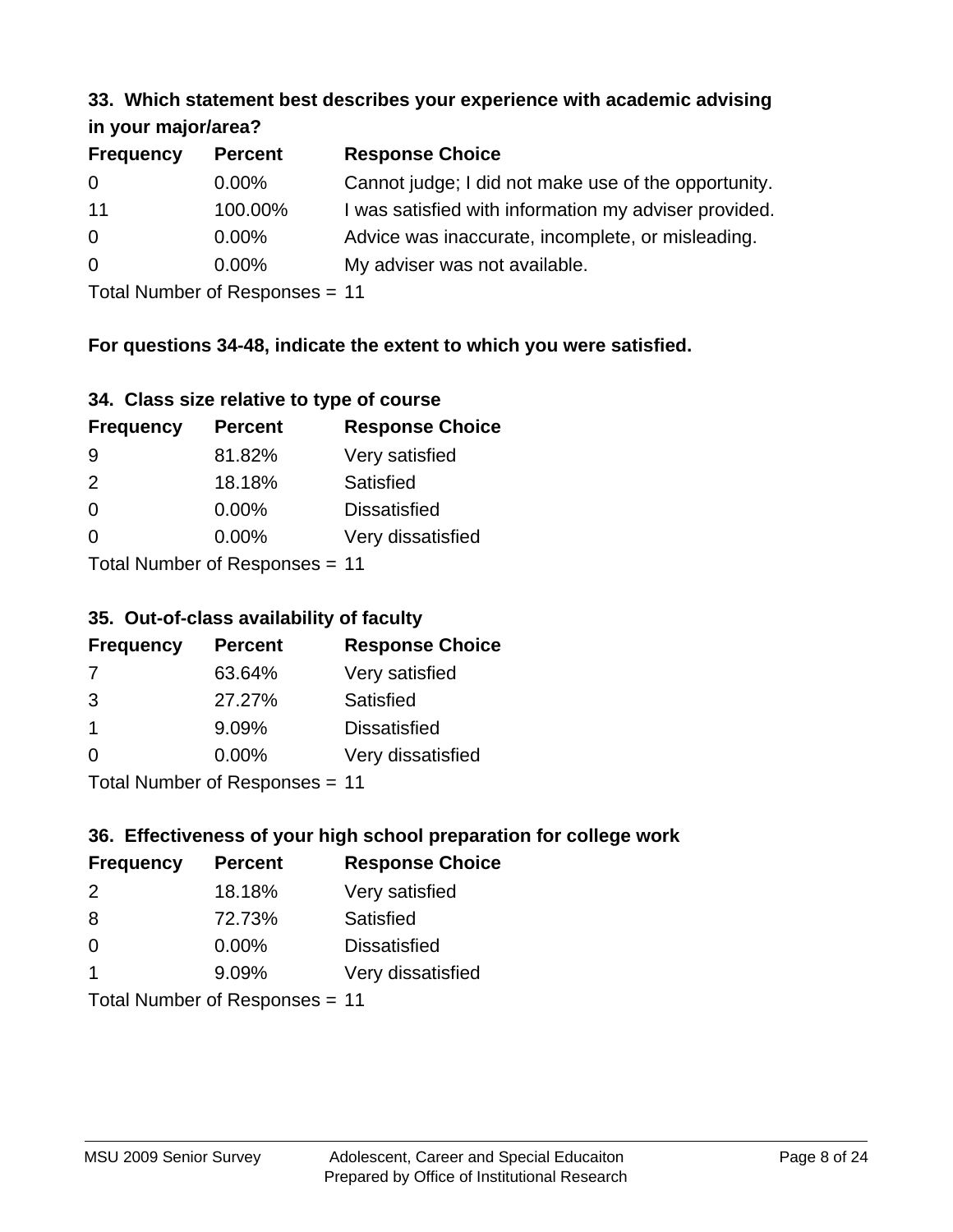## **37. Fairness of faculty in their treatment of individual students**

| <b>Frequency</b> | <b>Percent</b> | <b>Response Choice</b> |
|------------------|----------------|------------------------|
| 4                | 36.36%         | Very satisfied         |
| -7               | 63.64%         | Satisfied              |
| $\Omega$         | $0.00\%$       | <b>Dissatisfied</b>    |
| $\Omega$         | 0.00%          | Very dissatisfied      |
|                  |                |                        |

Total Number of Responses = 11

## **38. Overall quality of instruction at Murray State**

| <b>Frequency</b> | <b>Percent</b> | <b>Response Choice</b> |
|------------------|----------------|------------------------|
| 6                | 54.55%         | Very satisfied         |
| 5                | 45.45%         | Satisfied              |
| $\Omega$         | $0.00\%$       | <b>Dissatisfied</b>    |
| $\Omega$         | 0.00%          | Very dissatisfied      |
|                  |                |                        |

Total Number of Responses = 11

## **39. Quality of instruction in University Studies (General Education) courses**

| <b>Frequency</b> | <b>Percent</b>             | <b>Response Choice</b> |
|------------------|----------------------------|------------------------|
| 6                | 54.55%                     | Very satisfied         |
| 5                | 45.45%                     | Satisfied              |
| $\Omega$         | $0.00\%$                   | <b>Dissatisfied</b>    |
| $\Omega$         | 0.00%                      | Very dissatisfied      |
|                  | Tatal Manakan af Dagmanage |                        |

Total Number of Responses = 11

#### **40. Quality of instruction in your major**

| <b>Frequency</b> | <b>Percent</b>                                                     | <b>Response Choice</b> |
|------------------|--------------------------------------------------------------------|------------------------|
| 6                | 54.55%                                                             | Very satisfied         |
| 4                | 36.36%                                                             | Satisfied              |
| $\mathbf 1$      | 9.09%                                                              | <b>Dissatisfied</b>    |
| $\Omega$         | 0.00%                                                              | Very dissatisfied      |
|                  | $T$ at all Masseds and $R$ $\sim$ and $\sim$ and $\sim$ and $\sim$ |                        |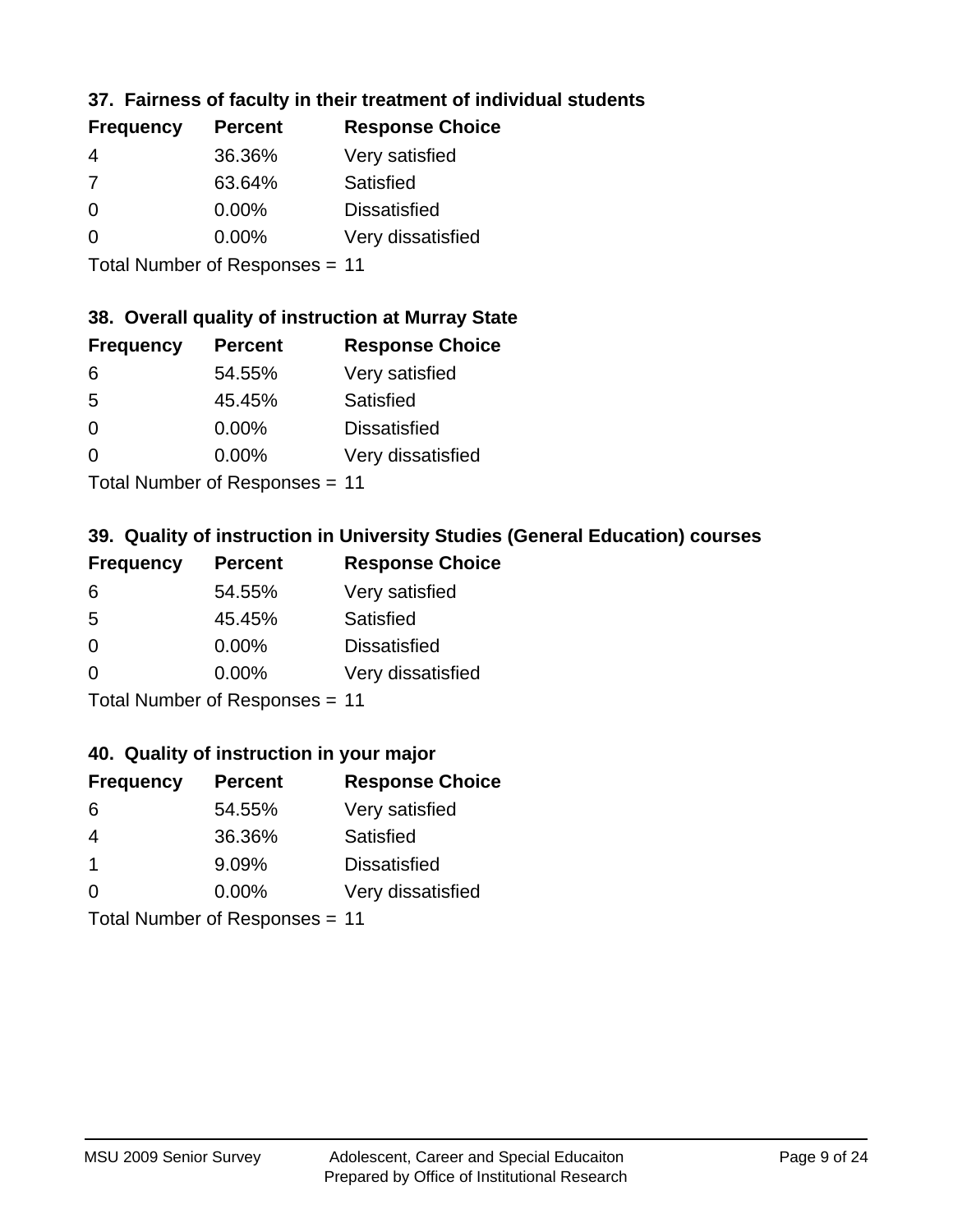## **41. Clarity of program objectives in your major**

| <b>Frequency</b> | <b>Percent</b> | <b>Response Choice</b> |
|------------------|----------------|------------------------|
| 6                | 54.55%         | Very satisfied         |
| 4                | 36.36%         | Satisfied              |
|                  | 9.09%          | <b>Dissatisfied</b>    |
| ∩                | $0.00\%$       | Very dissatisfied      |
|                  |                |                        |

Total Number of Responses = 11

### **42. Intellectual challenge of the academic program**

| <b>Frequency</b> | <b>Percent</b> | <b>Response Choice</b> |
|------------------|----------------|------------------------|
| 6                | 54.55%         | Very satisfied         |
| 4                | 36.36%         | Satisfied              |
|                  | 9.09%          | <b>Dissatisfied</b>    |
| $\Omega$         | 0.00%          | Very dissatisfied      |
|                  |                |                        |

Total Number of Responses = 11

## **43. Encouragement and information from your major department for employment after graduation**

| <b>Frequency</b> | <b>Percent</b> | <b>Response Choice</b> |
|------------------|----------------|------------------------|
| 4                | 36.36%         | Very satisfied         |
| 5                | 45.45%         | Satisfied              |
| 2                | 18.18%         | <b>Dissatisfied</b>    |
| 0                | $0.00\%$       | Very dissatisfied      |
|                  |                |                        |

Total Number of Responses = 11

# **44. Availability of opportunities to engage in a faculty-mentored research,**

## **scholarly, or creative project in your area of study/interest**

| <b>Frequency</b> | <b>Percent</b>                                                                                                  | <b>Response Choice</b> |
|------------------|-----------------------------------------------------------------------------------------------------------------|------------------------|
| 3                | 30.00%                                                                                                          | Very satisfied         |
| 4                | 40.00%                                                                                                          | Satisfied              |
| 3                | 30.00%                                                                                                          | <b>Dissatisfied</b>    |
| $\Omega$         | 0.00%                                                                                                           | Very dissatisfied      |
|                  | The Little and the Little Communication of the Communication of the Communication of the Communication of the U |                        |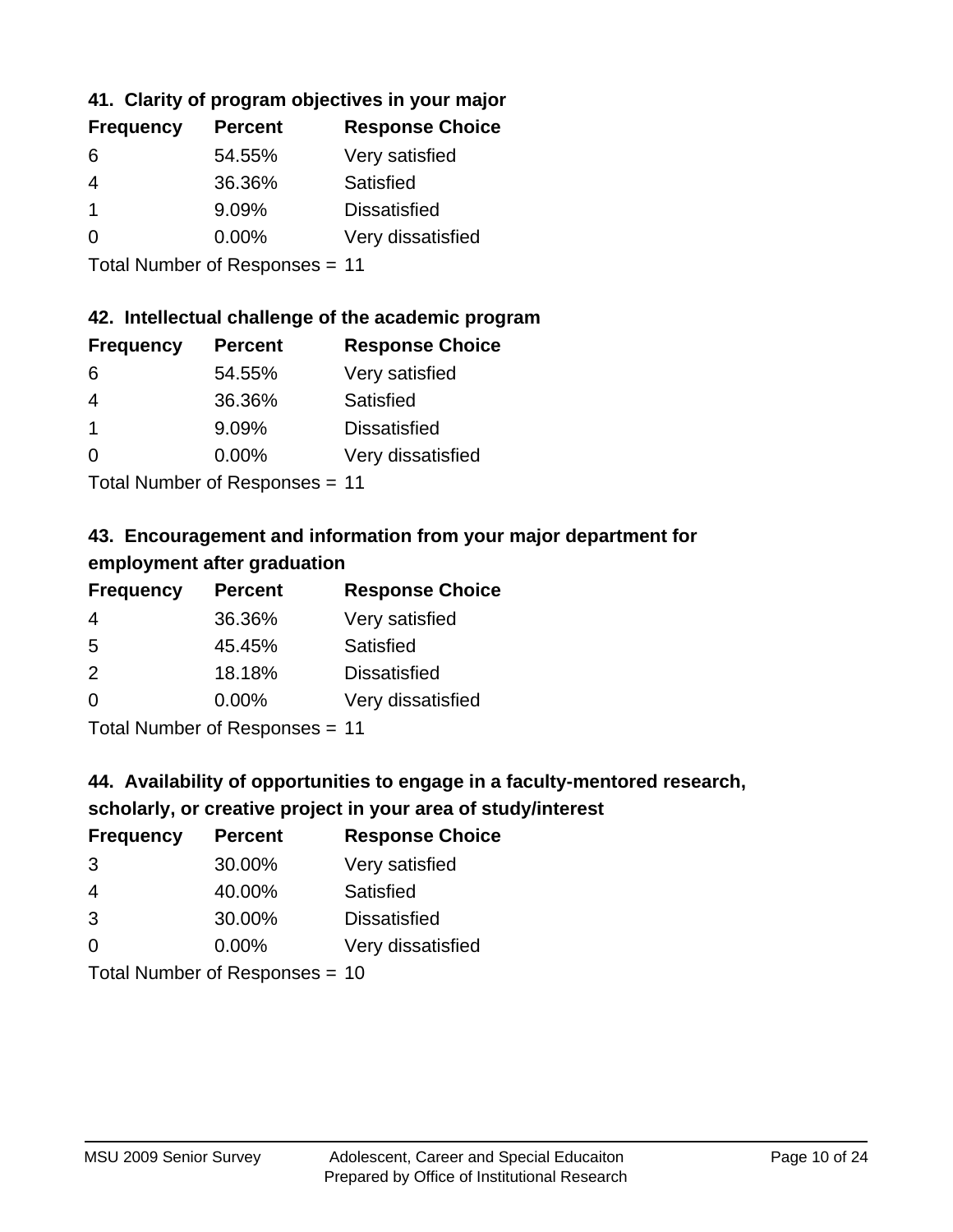### **45. Library hours**

| <b>Frequency</b> | <b>Percent</b> | <b>Response Choice</b> |
|------------------|----------------|------------------------|
| 4                | 36.36%         | Very satisfied         |
| 7                | 63.64%         | Satisfied              |
| $\Omega$         | $0.00\%$       | <b>Dissatisfied</b>    |
| $\Omega$         | $0.00\%$       | Very dissatisfied      |
|                  |                |                        |

Total Number of Responses = 11

### **46. Effectiveness of library personnel in meeting your information needs**

| <b>Frequency</b> | <b>Percent</b> | <b>Response Choice</b> |
|------------------|----------------|------------------------|
| .5               | 45.45%         | Very satisfied         |
| .5               | 45.45%         | Satisfied              |
|                  | 9.09%          | <b>Dissatisfied</b>    |
| $\Omega$         | 0.00%          | Very dissatisfied      |
|                  |                |                        |

Total Number of Responses = 11

#### **47. Access to library resources on hand**

| <b>Frequency</b> | <b>Percent</b>            | <b>Response Choice</b> |
|------------------|---------------------------|------------------------|
| 5                | 45.45%                    | Very satisfied         |
| 6                | 54.55%                    | Satisfied              |
| $\Omega$         | $0.00\%$                  | <b>Dissatisfied</b>    |
| $\Omega$         | 0.00%                     | Very dissatisfied      |
|                  | Total Number of Deepersee |                        |

Total Number of Responses = 11

#### **48. Electronic access to library resources**

| <b>Frequency</b> | <b>Percent</b>                 | <b>Response Choice</b> |
|------------------|--------------------------------|------------------------|
| 5                | 45.45%                         | Very satisfied         |
| 6                | 54.55%                         | Satisfied              |
| $\Omega$         | $0.00\%$                       | <b>Dissatisfied</b>    |
| $\Omega$         | $0.00\%$                       | Very dissatisfied      |
|                  | Total Number of Responses = 11 |                        |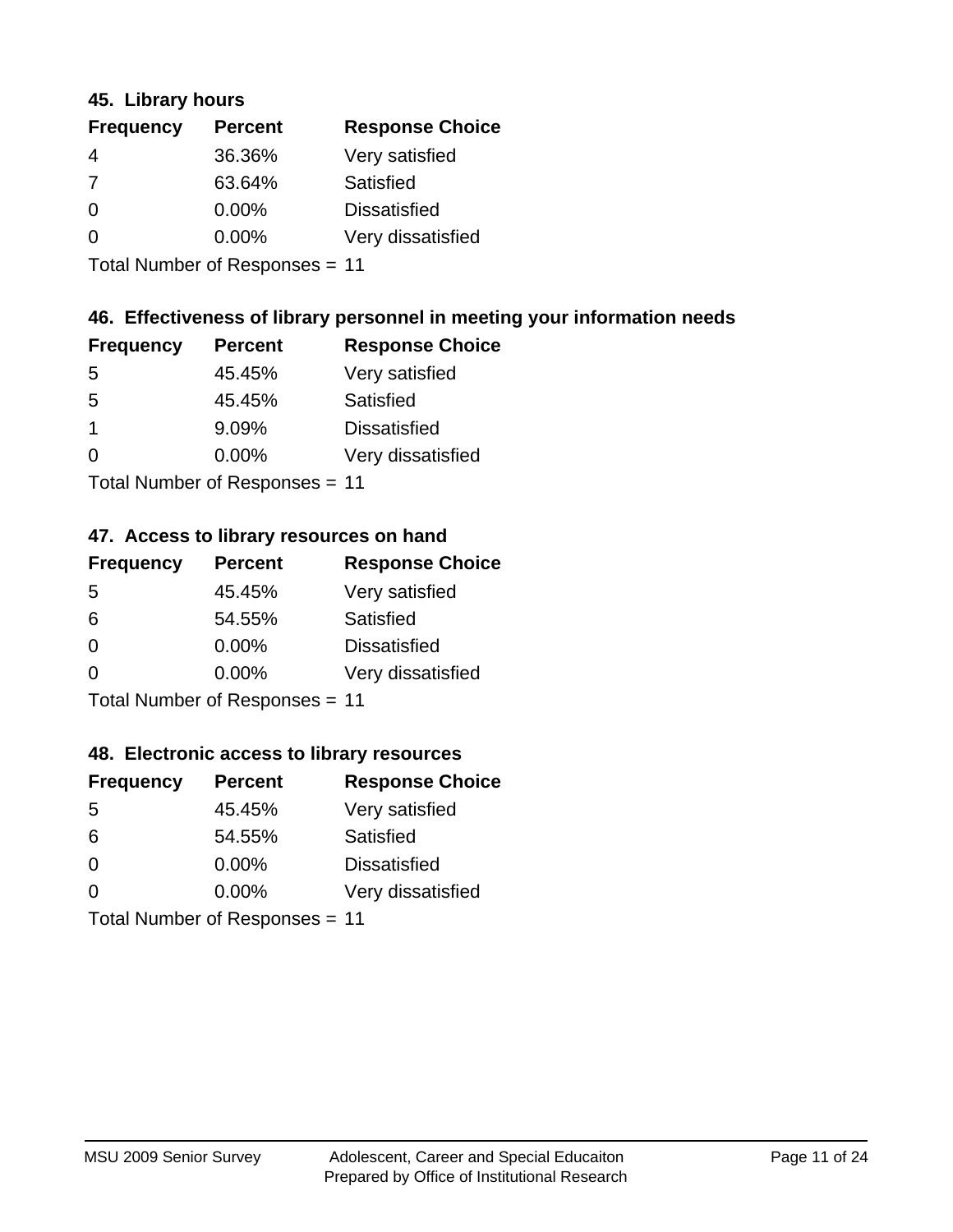**was in helping you achieve these goals. For questions 49-55, please indicate how effective University Studies at MSU** 

## **49. Writing Skills**

| <b>Frequency</b> | <b>Percent</b>                 | <b>Response Choice</b> |
|------------------|--------------------------------|------------------------|
| $\overline{4}$   | 40.00%                         | Very effective         |
| 5                | 50.00%                         | Effective              |
| $\overline{1}$   | 10.00%                         | Ineffective            |
| $\Omega$         | $0.00\%$                       | Very ineffective       |
|                  | Total Number of Responses = 10 |                        |

**50. Speaking Skills**

| <b>Frequency</b>               | <b>Percent</b> | <b>Response Choice</b> |
|--------------------------------|----------------|------------------------|
| 4                              | 40.00%         | Very effective         |
| 5                              | 50.00%         | Effective              |
| $\overline{1}$                 | 10.00%         | Ineffective            |
| $\Omega$                       | 0.00%          | Very ineffective       |
| Total Number of Poenonces - 10 |                |                        |

Total Number of Responses = 10

#### **51. Critical Thinking Skills**

| <b>Frequency</b> | <b>Percent</b>                  | <b>Response Choice</b> |
|------------------|---------------------------------|------------------------|
| 4                | 40.00%                          | Very effective         |
| 5                | 50.00%                          | Effective              |
| $\mathbf 1$      | 10.00%                          | Ineffective            |
| $\Omega$         | 0.00%                           | Very ineffective       |
|                  | $Total$ Number of Despanses $-$ |                        |

Total Number of Responses = 10

## **52. Computer Technology**

| <b>Frequency</b>               | <b>Percent</b> | <b>Response Choice</b> |
|--------------------------------|----------------|------------------------|
| 5                              | 50.00%         | Very effective         |
| 5                              | 50.00%         | Effective              |
| $\Omega$                       | $0.00\%$       | Ineffective            |
| $\Omega$                       | 0.00%          | Very ineffective       |
| Total Number of Responses = 10 |                |                        |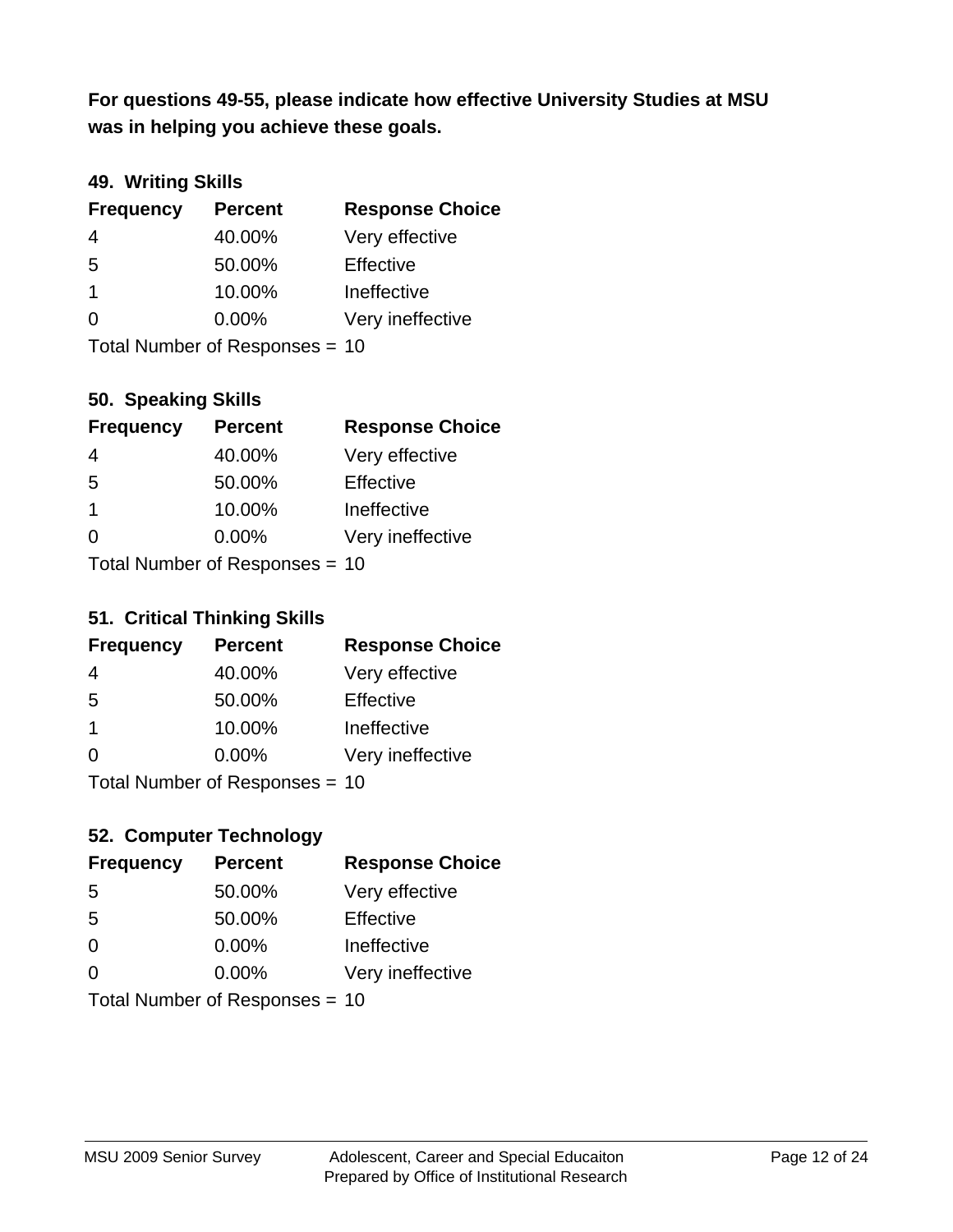### **53. General Knowledge in the liberal arts and sciences**

| <b>Frequency</b> | <b>Percent</b> | <b>Response Choice</b> |
|------------------|----------------|------------------------|
| $\mathcal{P}$    | 20.00%         | Very effective         |
| 8                | 80.00%         | Effective              |
| $\Omega$         | 0.00%          | Ineffective            |
| $\Omega$         | 0.00%          | Very ineffective       |
|                  |                |                        |

Total Number of Responses = 10

#### **54. International Perspectives**

| <b>Frequency</b> | <b>Percent</b>                         | <b>Response Choice</b> |
|------------------|----------------------------------------|------------------------|
| -1               | 10.00%                                 | Very effective         |
| 6                | 60.00%                                 | Effective              |
| 3                | 30.00%                                 | Ineffective            |
| 0                | 0.00%                                  | Very ineffective       |
|                  | $\mathbf{r}$ . The set of $\mathbf{r}$ |                        |

Total Number of Responses = 10

#### **55. Stimulation of interest in areas outside your chosen field of study**

| <b>Frequency</b>               | <b>Percent</b> | <b>Response Choice</b> |
|--------------------------------|----------------|------------------------|
| $\mathcal{P}$                  | 20.00%         | Very effective         |
| 6                              | 60.00%         | Effective              |
| $\mathbf 1$                    | 10.00%         | Ineffective            |
| 1                              | 10.00%         | Very ineffective       |
| Total Number of Responses = 10 |                |                        |

## **For questions 56-83, please indicate how satisfactorily the following met your needs**

#### **56. African-American Student Services**

| <b>Frequency</b> | <b>Percent</b>                 | <b>Response Choice</b> |
|------------------|--------------------------------|------------------------|
| 10               | 100.00%                        | Did not use            |
| $\Omega$         | 0.00%                          | Very satisfied         |
| $\Omega$         | 0.00%                          | Satisfied              |
| $\Omega$         | $0.00\%$                       | <b>Dissatisfied</b>    |
| $\Omega$         | 0.00%                          | Very dissatisfied      |
|                  | Total Number of Responses = 10 |                        |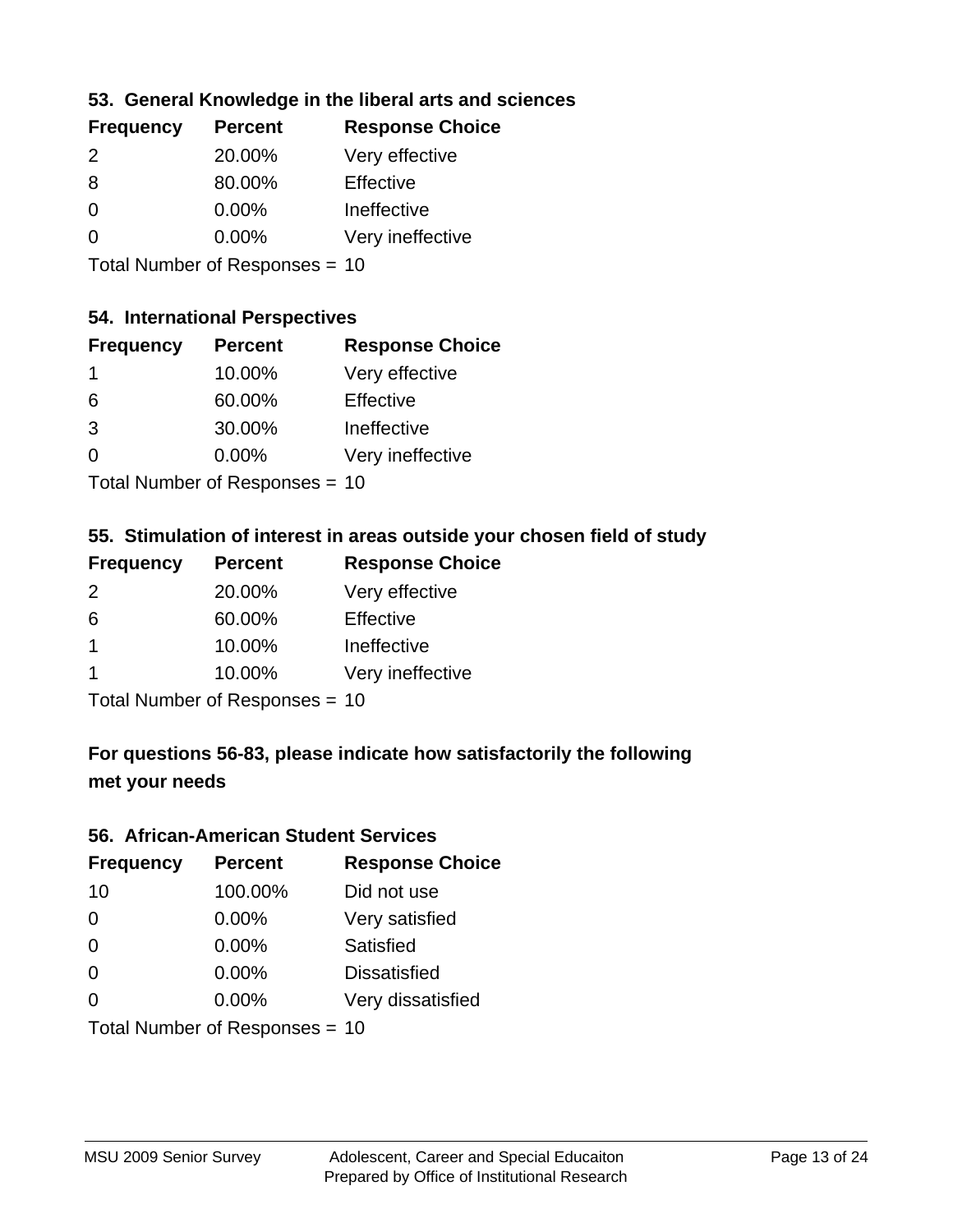#### **57. Career Services Office**

| <b>Frequency</b> | <b>Percent</b> | <b>Response Choice</b> |
|------------------|----------------|------------------------|
| 10               | 100.00%        | Did not use            |
| 0                | $0.00\%$       | Very satisfied         |
| 0                | $0.00\%$       | Satisfied              |
| O                | 0.00%          | <b>Dissatisfied</b>    |
|                  | $0.00\%$       | Very dissatisfied      |
|                  |                |                        |

Total Number of Responses = 10

## **58. Counseling and Testing Center**

| <b>Frequency</b>          | <b>Percent</b> | <b>Response Choice</b> |
|---------------------------|----------------|------------------------|
| 6                         | 60.00%         | Did not use            |
| 3                         | 30.00%         | Very satisfied         |
| 1                         | 10.00%         | <b>Satisfied</b>       |
| ∩                         | 0.00%          | <b>Dissatisfied</b>    |
| 0                         | 0.00%          | Very dissatisfied      |
| Total Number of Desponses |                |                        |

Total Number of Responses = 10

#### **59. Cultural programming and activities**

| <b>Frequency</b> | <b>Percent</b>                 | <b>Response Choice</b> |
|------------------|--------------------------------|------------------------|
| 7                | 70.00%                         | Did not use            |
| -1               | 10.00%                         | Very satisfied         |
| 2                | 20.00%                         | Satisfied              |
| $\Omega$         | $0.00\%$                       | <b>Dissatisfied</b>    |
| $\Omega$         | $0.00\%$                       | Very dissatisfied      |
|                  | Total Number of Responses = 10 |                        |

#### **60. E-study courses**

| <b>Frequency</b> | <b>Percent</b>                 | <b>Response Choice</b> |
|------------------|--------------------------------|------------------------|
| 4                | 40.00%                         | Did not use            |
| 5                | 50.00%                         | Very satisfied         |
| -1               | 10.00%                         | Satisfied              |
| $\Omega$         | 0.00%                          | <b>Dissatisfied</b>    |
| ∩                | $0.00\%$                       | Very dissatisfied      |
|                  | Total Number of Responses = 10 |                        |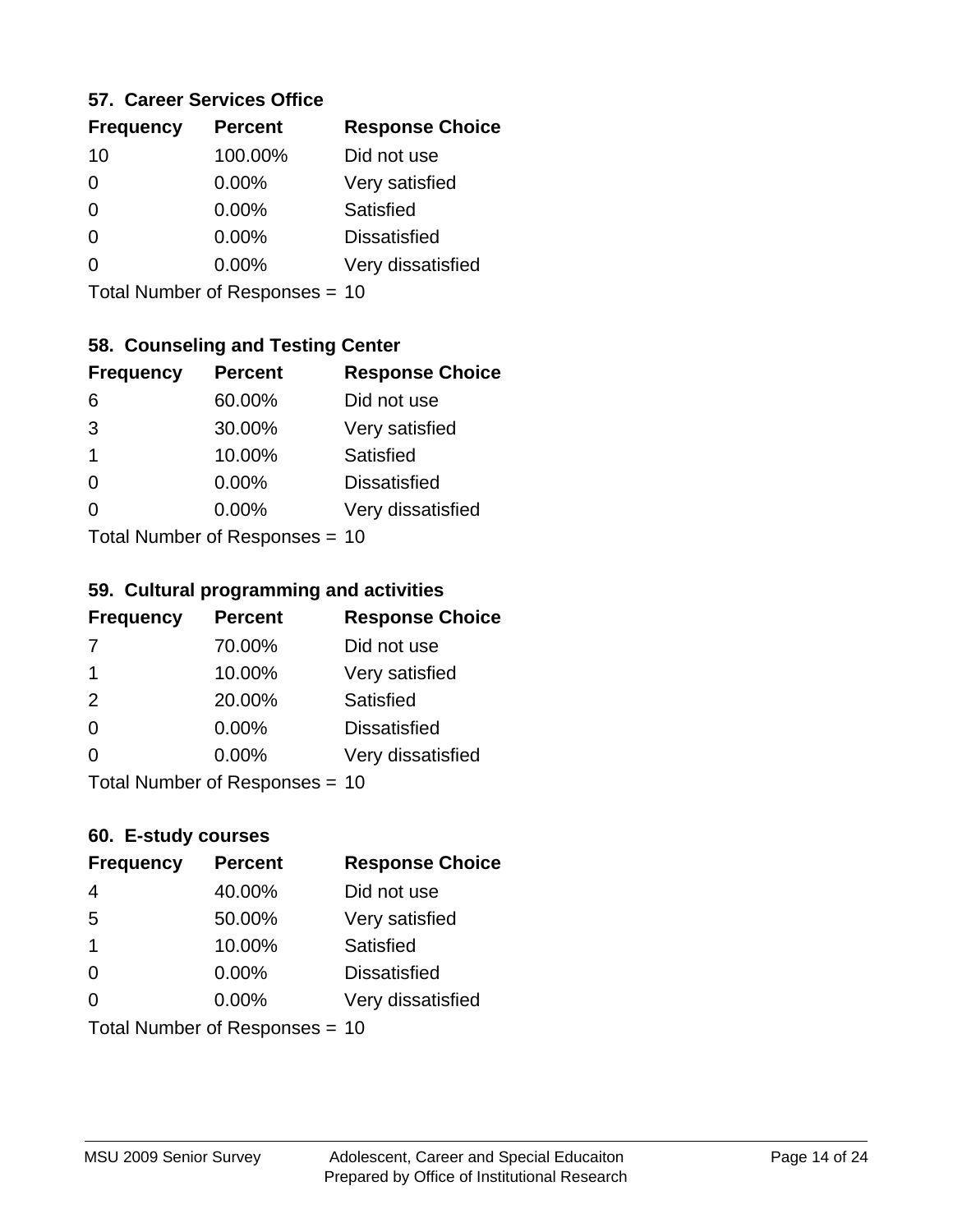#### **61. Food Services**

| <b>Frequency</b> | <b>Percent</b> | <b>Response Choice</b> |
|------------------|----------------|------------------------|
| 3                | 30.00%         | Did not use            |
| 3                | 30.00%         | Very satisfied         |
| 3                | 30.00%         | Satisfied              |
|                  | 10.00%         | <b>Dissatisfied</b>    |
| ∩                | 0.00%          | Very dissatisfied      |
|                  |                |                        |

Total Number of Responses = 10

## **62. Greek life and activities**

| <b>Frequency</b> | <b>Percent</b>                 | <b>Response Choice</b> |
|------------------|--------------------------------|------------------------|
| 8                | 80.00%                         | Did not use            |
| 1                | 10.00%                         | Very satisfied         |
| 1                | 10.00%                         | Satisfied              |
| $\Omega$         | 0.00%                          | <b>Dissatisfied</b>    |
| O                | $0.00\%$                       | Very dissatisfied      |
|                  | Total Number of Responses = 10 |                        |

**63. Health Services**

| <b>Frequency</b> | <b>Percent</b>             | <b>Response Choice</b> |
|------------------|----------------------------|------------------------|
| 5                | 50.00%                     | Did not use            |
| 3                | 30.00%                     | Very satisfied         |
| $\overline{1}$   | 10.00%                     | <b>Satisfied</b>       |
| $\Omega$         | 0.00%                      | <b>Dissatisfied</b>    |
|                  | 10.00%                     | Very dissatisfied      |
|                  | Total Number of Deepersoon |                        |

Total Number of Responses = 10

## **64. Honor Societies/Departmental Clubs/Special Interest Organizations**

| <b>Frequency</b> | <b>Percent</b>                 | <b>Response Choice</b> |
|------------------|--------------------------------|------------------------|
| 3                | 30.00%                         | Did not use            |
| 3                | 30.00%                         | Very satisfied         |
| 3                | 30.00%                         | Satisfied              |
| -1               | 10.00%                         | <b>Dissatisfied</b>    |
| $\Omega$         | 0.00%                          | Very dissatisfied      |
|                  | Total Number of Responses = 10 |                        |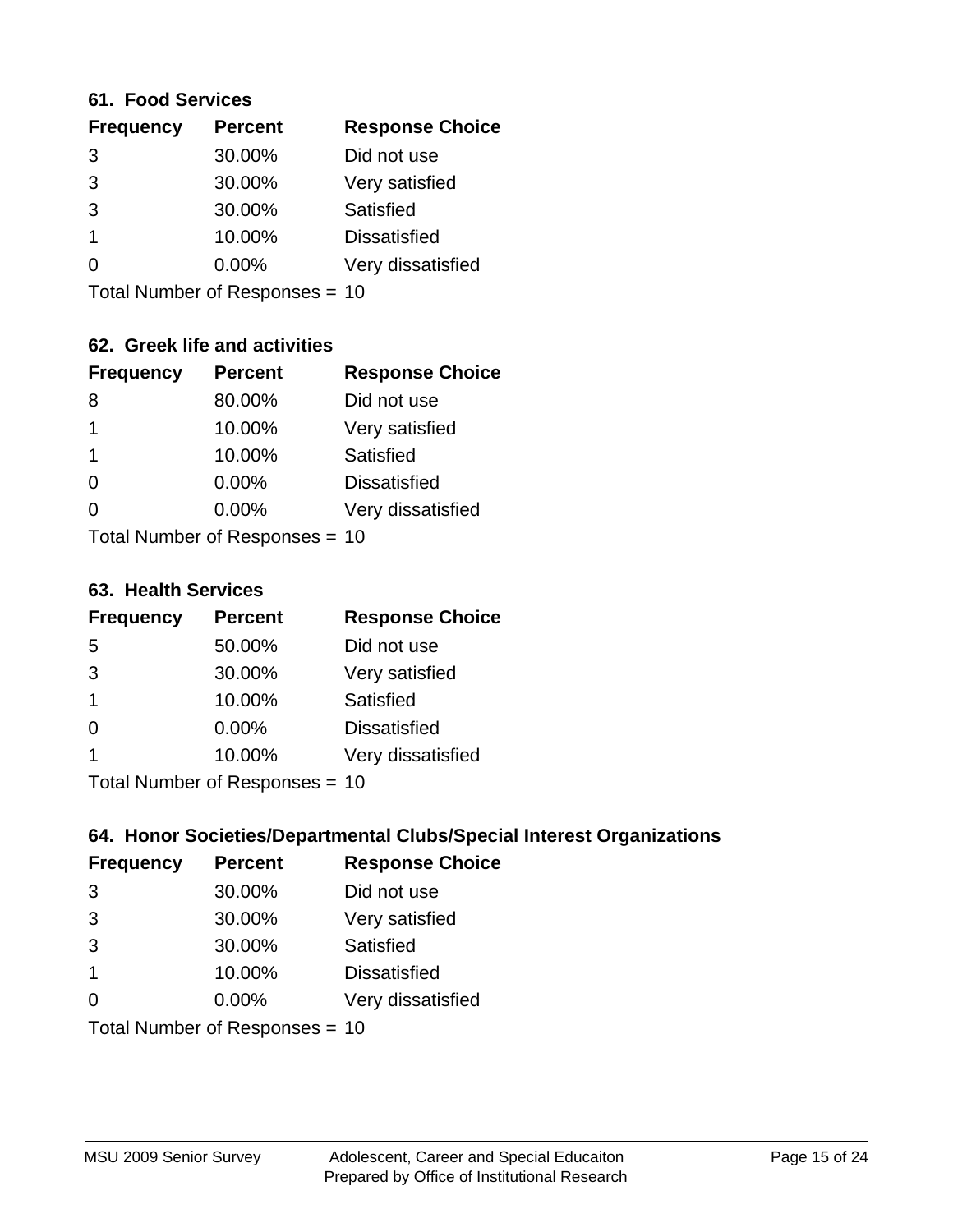#### **65. International Programs and activities**

| <b>Frequency</b> | <b>Percent</b> | <b>Response Choice</b> |
|------------------|----------------|------------------------|
| 8                | 80.00%         | Did not use            |
| 0                | $0.00\%$       | Very satisfied         |
| 2                | 20.00%         | Satisfied              |
| O                | $0.00\%$       | <b>Dissatisfied</b>    |
|                  | $0.00\%$       | Very dissatisfied      |
|                  |                |                        |

Total Number of Responses = 10

### **66. International student support services**

| <b>Frequency</b> | <b>Percent</b>            | <b>Response Choice</b> |
|------------------|---------------------------|------------------------|
| 9                | 90.00%                    | Did not use            |
| 1                | 10.00%                    | Very satisfied         |
| $\Omega$         | $0.00\%$                  | Satisfied              |
| ∩                | 0.00%                     | <b>Dissatisfied</b>    |
| 0                | 0.00%                     | Very dissatisfied      |
|                  | Total Number of Desponses |                        |

Total Number of Responses = 10

#### **67. Intramural Sports and Recreation**

| <b>Frequency</b> | <b>Percent</b>                  | <b>Response Choice</b> |
|------------------|---------------------------------|------------------------|
| 6                | 60.00%                          | Did not use            |
| $\overline{1}$   | 10.00%                          | Very satisfied         |
| $\Omega$         | $0.00\%$                        | Satisfied              |
| 2                | 20.00%                          | <b>Dissatisfied</b>    |
| 1                | 10.00%                          | Very dissatisfied      |
|                  | $Total Number of Denonose = 10$ |                        |

Total Number of Responses = 10

## **68. Lowry Center/Community College**

| <b>Frequency</b> | <b>Percent</b>                 | <b>Response Choice</b> |
|------------------|--------------------------------|------------------------|
| 9                | 90.00%                         | Did not use            |
| 1                | 10.00%                         | Very satisfied         |
| $\Omega$         | 0.00%                          | Satisfied              |
| $\Omega$         | 0.00%                          | <b>Dissatisfied</b>    |
| 0                | $0.00\%$                       | Very dissatisfied      |
|                  | Total Number of Responses = 10 |                        |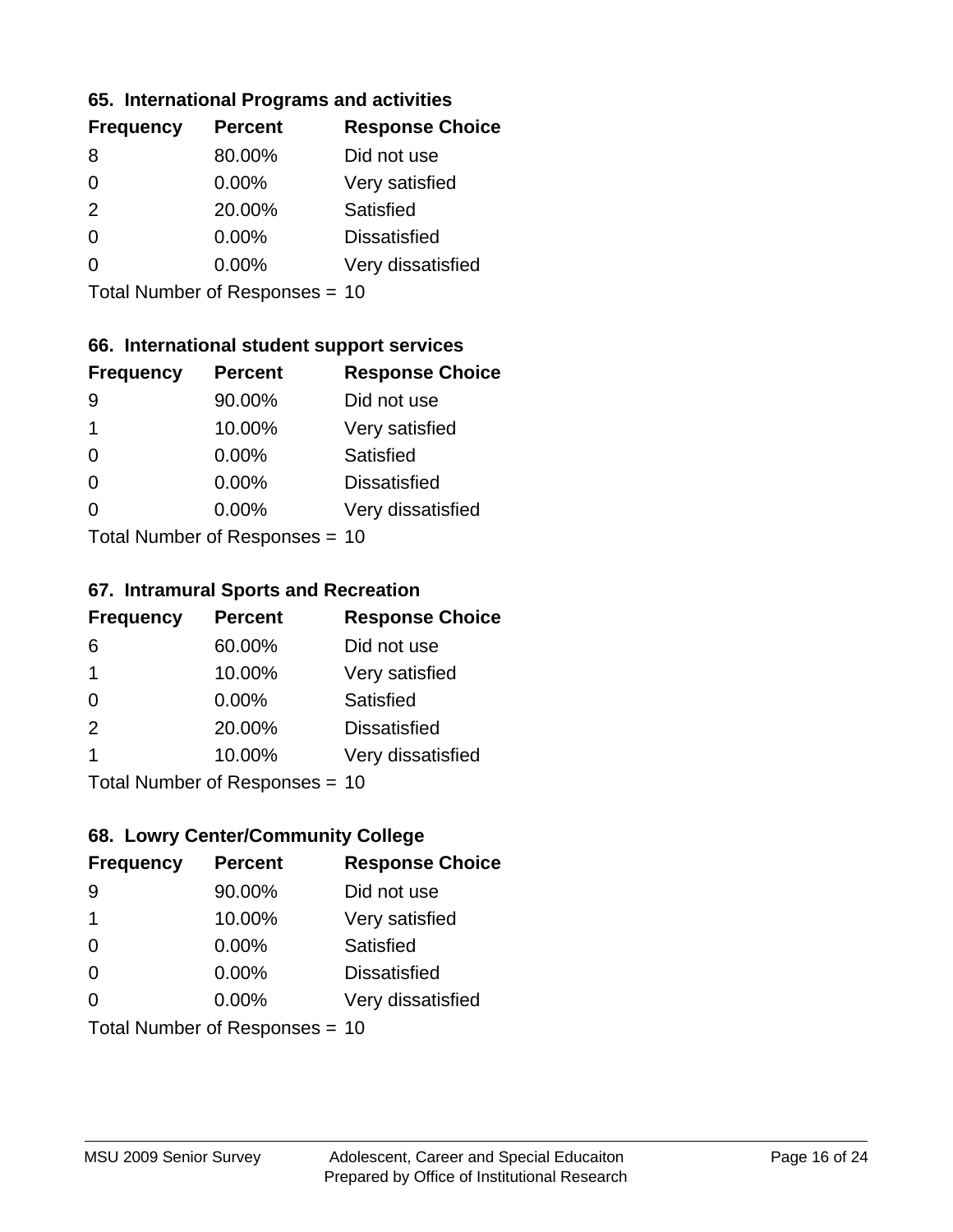## **69. Library**

| <b>Frequency</b> | <b>Percent</b> | <b>Response Choice</b> |
|------------------|----------------|------------------------|
|                  | 10.00%         | Did not use            |
| 5                | 50.00%         | Very satisfied         |
| 4                | 40.00%         | <b>Satisfied</b>       |
| 0                | 0.00%          | <b>Dissatisfied</b>    |
| O                | $0.00\%$       | Very dissatisfied      |
|                  |                |                        |

Total Number of Responses = 10

## **70. MAP Report**

| <b>Frequency</b> | <b>Percent</b>                 | <b>Response Choice</b> |
|------------------|--------------------------------|------------------------|
| 0                | 0.00%                          | Did not use            |
| $\overline{4}$   | 40.00%                         | Very satisfied         |
| 3                | 30.00%                         | Satisfied              |
| 3                | 30.00%                         | <b>Dissatisfied</b>    |
| 0                | $0.00\%$                       | Very dissatisfied      |
|                  | Total Number of Responses = 10 |                        |

#### **71. MSU Web site**

| <b>Frequency</b> | <b>Percent</b>                 | <b>Response Choice</b> |
|------------------|--------------------------------|------------------------|
| $\Omega$         | 0.00%                          | Did not use            |
| 9                | 90.00%                         | Very satisfied         |
| -1               | 10.00%                         | Satisfied              |
| $\Omega$         | 0.00%                          | <b>Dissatisfied</b>    |
| ∩                | 0.00%                          | Very dissatisfied      |
|                  | Total Number of Responses = 10 |                        |

# **72. NCAA Sports**

| <b>Frequency</b> | <b>Percent</b>                 | <b>Response Choice</b> |
|------------------|--------------------------------|------------------------|
| 5                | 50.00%                         | Did not use            |
| $\overline{1}$   | 10.00%                         | Very satisfied         |
| $\overline{4}$   | 40.00%                         | Satisfied              |
| $\Omega$         | 0.00%                          | <b>Dissatisfied</b>    |
| $\Omega$         | 0.00%                          | Very dissatisfied      |
|                  | Total Number of Responses = 10 |                        |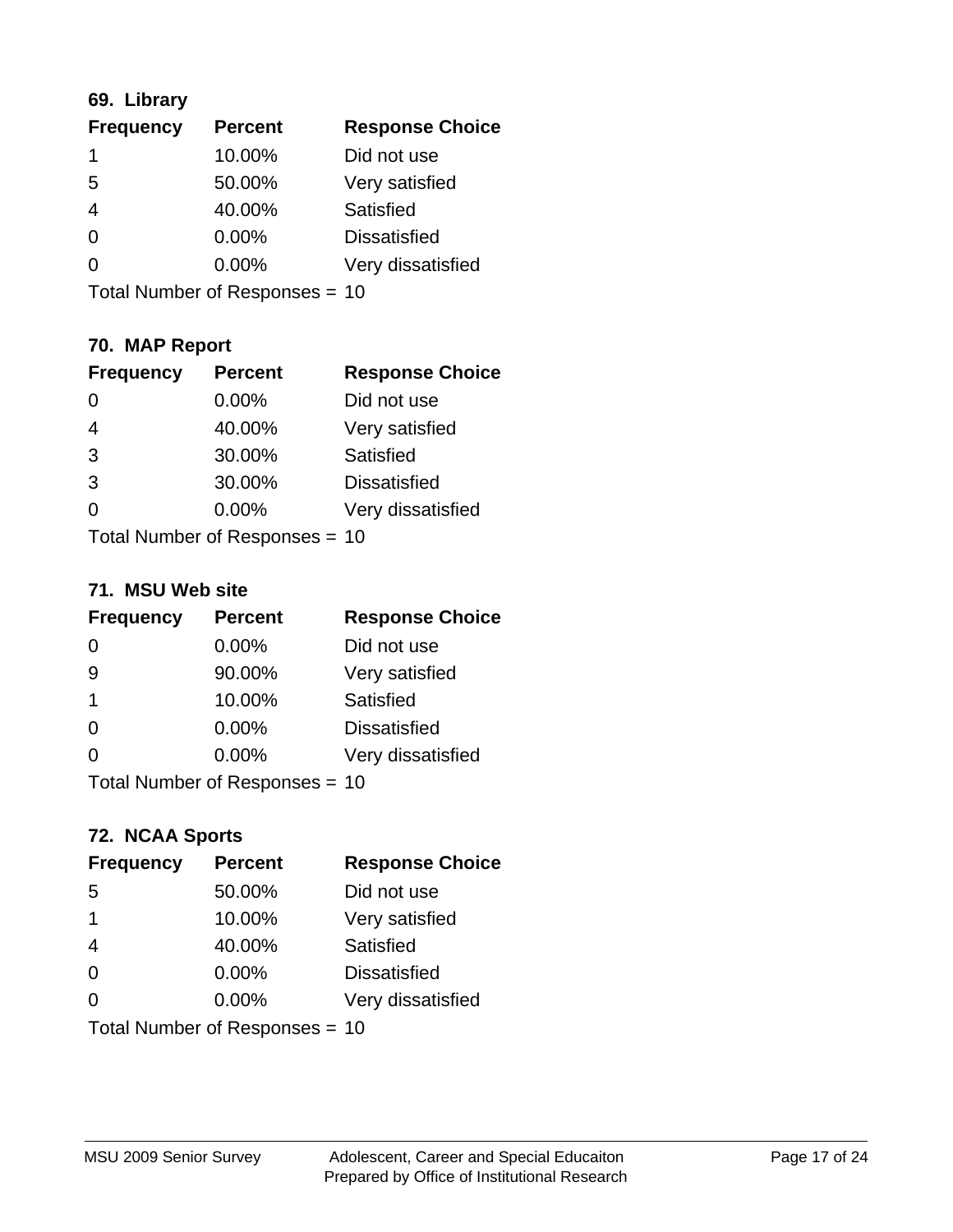### **73. Online courses that are not e-study**

Total Number of Responses = 10

## **74. Racer Touch Registration**

| <b>Frequency</b>          | <b>Percent</b> | <b>Response Choice</b> |
|---------------------------|----------------|------------------------|
| 0                         | 0.00%          | Did not use            |
| 2                         | 20.00%         | Very satisfied         |
| 5                         | 50.00%         | <b>Satisfied</b>       |
| 3                         | 30.00%         | <b>Dissatisfied</b>    |
| 0                         | $0.00\%$       | Very dissatisfied      |
| Total Number of DoEROR 0. |                |                        |

Total Number of Responses = 10

## **75. Residential College programming and activities**

| <b>Frequency</b> | <b>Percent</b>                  | <b>Response Choice</b> |
|------------------|---------------------------------|------------------------|
| 3                | 30.00%                          | Did not use            |
| 3                | 30.00%                          | Very satisfied         |
| $\overline{4}$   | 40.00%                          | Satisfied              |
| $\Omega$         | 0.00%                           | <b>Dissatisfied</b>    |
| $\Omega$         | 0.00%                           | Very dissatisfied      |
|                  | $Total$ Number of Despasses $-$ |                        |

Total Number of Responses = 10

#### **76. Scholarships/grants/student employment**

| <b>Frequency</b>               | <b>Percent</b> | <b>Response Choice</b> |
|--------------------------------|----------------|------------------------|
| 3                              | 30.00%         | Did not use            |
| $\overline{4}$                 | 40.00%         | Very satisfied         |
| 2                              | 20.00%         | Satisfied              |
| $\overline{\mathbf{1}}$        | 10.00%         | <b>Dissatisfied</b>    |
| $\Omega$                       | 0.00%          | Very dissatisfied      |
| Total Number of Responses = 10 |                |                        |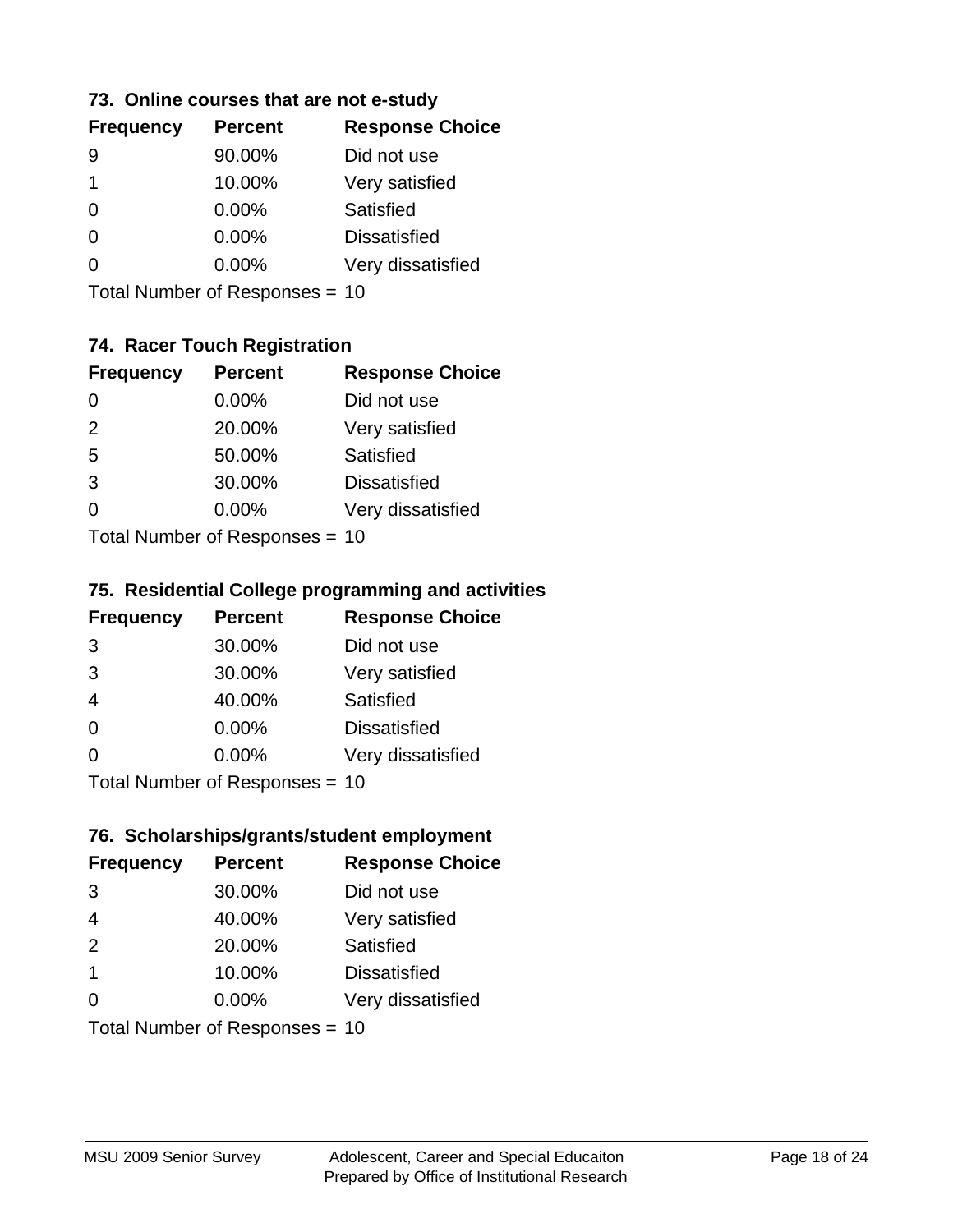#### **77. Security Services**

| <b>Frequency</b> | <b>Percent</b> | <b>Response Choice</b> |
|------------------|----------------|------------------------|
| 5                | 50.00%         | Did not use            |
| $\mathcal{P}$    | 20.00%         | Very satisfied         |
| 3                | 30.00%         | Satisfied              |
| $\Omega$         | $0.00\%$       | <b>Dissatisfied</b>    |
| ∩                | 0.00%          | Very dissatisfied      |
|                  |                |                        |

Total Number of Responses = 10

## **78. Services for non-traditional students**

| <b>Frequency</b>          | <b>Percent</b> | <b>Response Choice</b> |
|---------------------------|----------------|------------------------|
| 9                         | 90.00%         | Did not use            |
| 1                         | 10.00%         | Very satisfied         |
| $\Omega$                  | $0.00\%$       | <b>Satisfied</b>       |
| $\Omega$                  | 0.00%          | <b>Dissatisfied</b>    |
| ∩                         | 0.00%          | Very dissatisfied      |
| Total Number of Desponses |                |                        |

Total Number of Responses = 10

#### **79. Student Support Services (Trio)**

| <b>Frequency</b> | <b>Percent</b>                  | <b>Response Choice</b> |
|------------------|---------------------------------|------------------------|
| 10               | 100.00%                         | Did not use            |
| $\Omega$         | $0.00\%$                        | Very satisfied         |
| $\Omega$         | $0.00\%$                        | Satisfied              |
| $\Omega$         | $0.00\%$                        | <b>Dissatisfied</b>    |
| $\Omega$         | $0.00\%$                        | Very dissatisfied      |
|                  | $Total Number of Denonose = 10$ |                        |

Total Number of Responses = 10

#### **80. Student PIN System**

| <b>Frequency</b>               | <b>Percent</b> | <b>Response Choice</b> |
|--------------------------------|----------------|------------------------|
| $\Omega$                       | 0.00%          | Did not use            |
| 6                              | 60.00%         | Very satisfied         |
| $\overline{4}$                 | 40.00%         | Satisfied              |
| $\Omega$                       | 0.00%          | <b>Dissatisfied</b>    |
| $\Omega$                       | $0.00\%$       | Very dissatisfied      |
| Total Number of Responses = 10 |                |                        |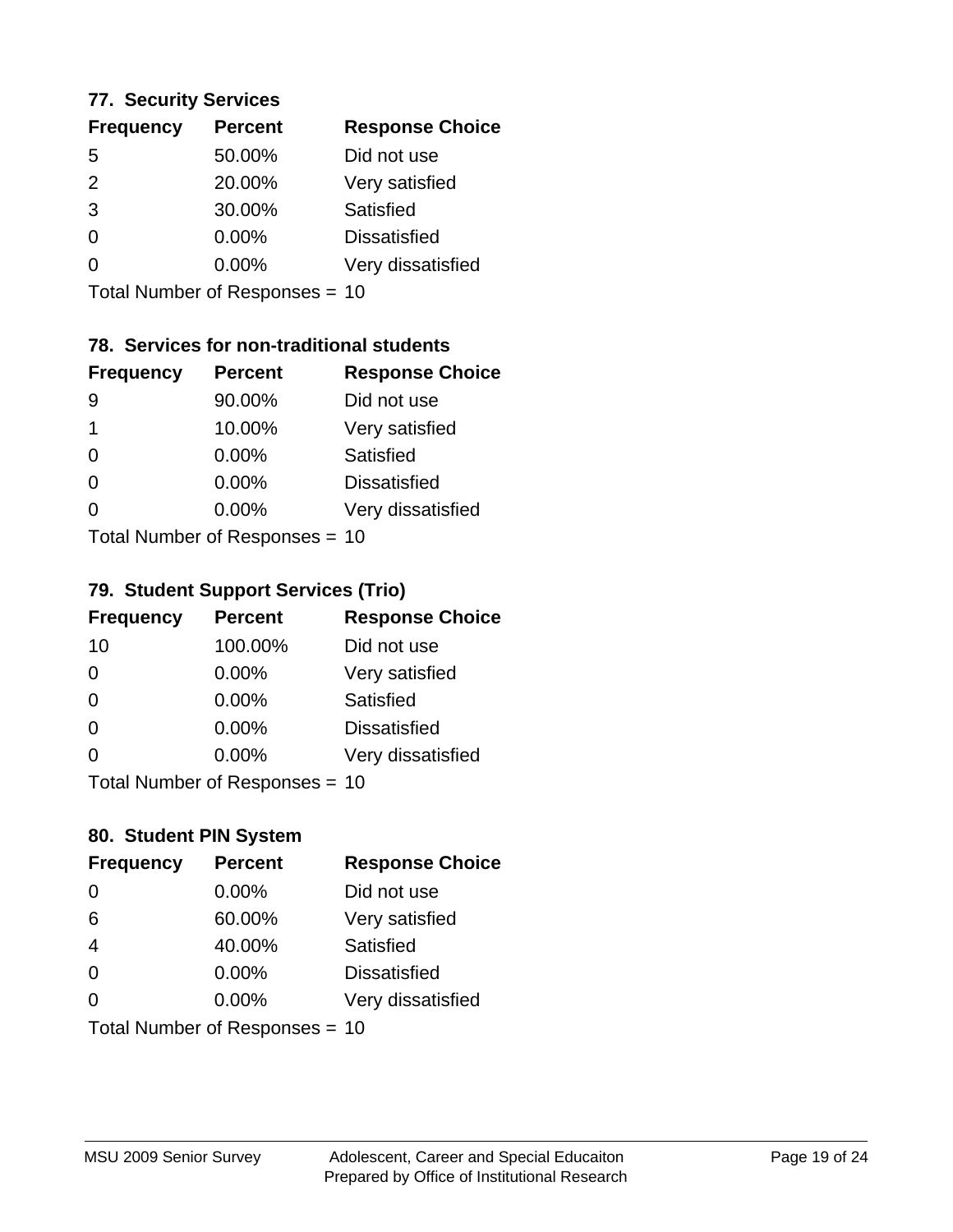### **81. Student Records/Transcript Services**

| <b>Percent</b> | <b>Response Choice</b> |
|----------------|------------------------|
| 10.00%         | Did not use            |
| 30.00%         | Very satisfied         |
| 40.00%         | Satisfied              |
| 20.00%         | <b>Dissatisfied</b>    |
| $0.00\%$       | Very dissatisfied      |
|                |                        |

Total Number of Responses = 10

## **82. Computer and Internet access for study and research needs**

| <b>Frequency</b>           | <b>Percent</b> | <b>Response Choice</b> |  |
|----------------------------|----------------|------------------------|--|
| 1                          | 10.00%         | Did not use            |  |
| 6                          | 60.00%         | Very satisfied         |  |
| 3                          | 30.00%         | Satisfied              |  |
| $\Omega$                   | 0.00%          | <b>Dissatisfied</b>    |  |
| ∩                          | 0.00%          | Very dissatisfied      |  |
| Tatal Number of Desperance |                |                        |  |

Total Number of Responses = 10

#### **83. Women's Center**

| <b>Frequency</b>          | <b>Percent</b> | <b>Response Choice</b> |
|---------------------------|----------------|------------------------|
| 9                         | 90.00%         | Did not use            |
| $\Omega$                  | 0.00%          | Very satisfied         |
| -1                        | 10.00%         | Satisfied              |
| $\Omega$                  | 0.00%          | <b>Dissatisfied</b>    |
| ∩                         | $0.00\%$       | Very dissatisfied      |
| Total Number of Deepersee |                |                        |

Total Number of Responses = 10

### **84. To what extent did you participate in Residential College activities?**

| <b>Frequency</b>                 | <b>Percent</b> | <b>Response Choice</b> |
|----------------------------------|----------------|------------------------|
| -5                               | 50.00%         | Did not participate    |
| $\mathcal{P}$                    | 20.00%         | Frequently             |
| 3                                | 30.00%         | Occasionally           |
| 0                                | 0.00%          | Seldom                 |
| $Total Number of Doepopose = 10$ |                |                        |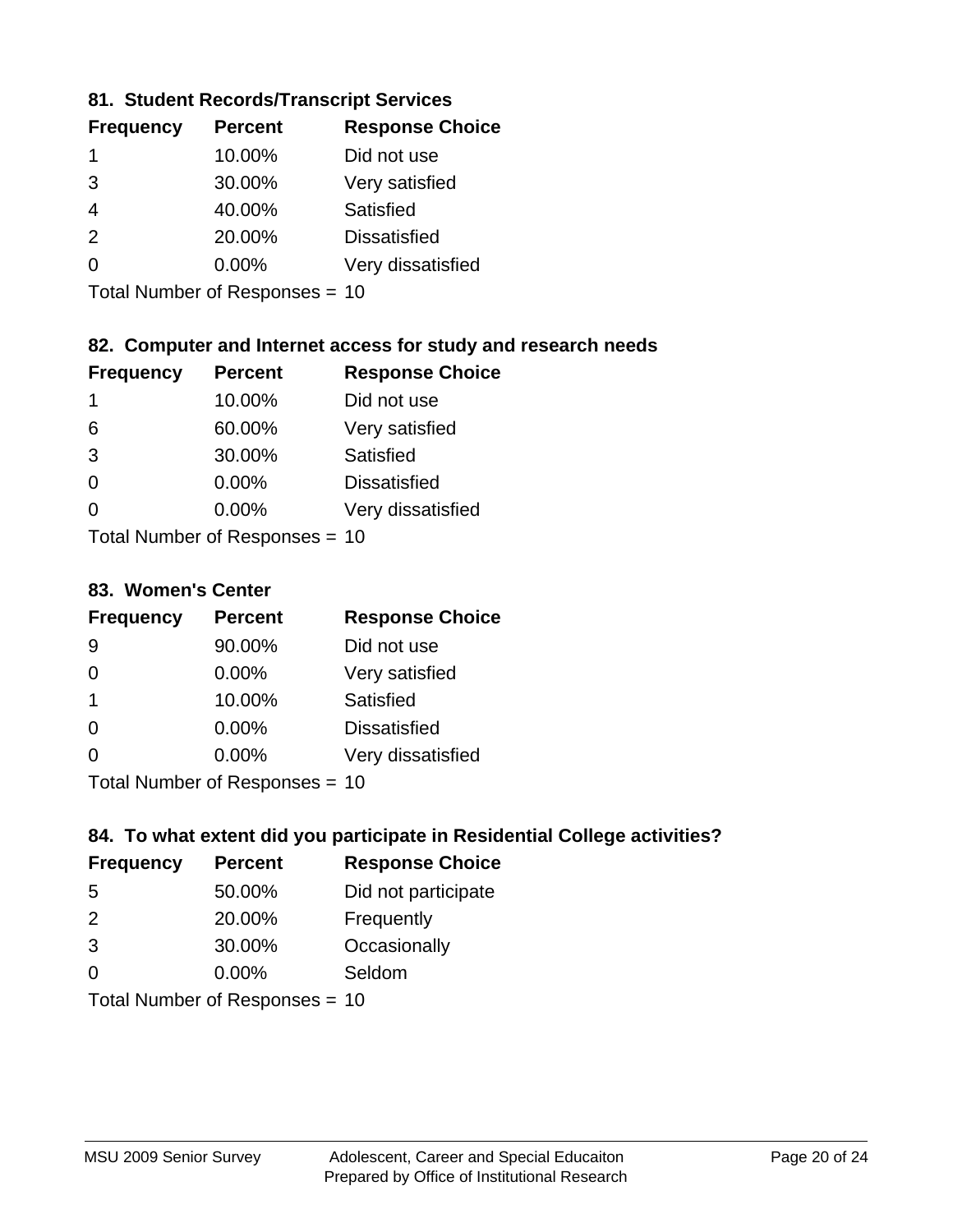| <b>Frequency</b> | <b>Percent</b> | <b>Response Choice</b>                 |
|------------------|----------------|----------------------------------------|
| 3                | 30.00%         | Not familiar with Residential Colleges |
|                  | 10.00%         | Very positive                          |
| -6               | 60.00%         | <b>Positive</b>                        |
| $\overline{0}$   | 0.00%          | <b>Negative</b>                        |
| -0               | $0.00\%$       | Very negative                          |
|                  |                |                                        |

**85. Which phrase best describes your opinion of Residential Colleges?**

Total Number of Responses = 10

#### **Questions 86-95**

**University Graduate." Please indicate how effective your MSU experience was in The University has formulated ten desired "Characteristics of the Murray State enhancing your abilities in each area.**

**86. Engage in mature, independent and creative thought and express that thought effectively in oral and written communication;**

| <b>Frequency</b> | <b>Percent</b> | <b>Response Choice</b> |
|------------------|----------------|------------------------|
| 4                | 36.36%         | Very effective         |
| 6                | 54.55%         | Effective              |
|                  | 9.09%          | Ineffective            |
| $\Omega$         | $0.00\%$       | Very ineffective       |

Total Number of Responses = 11

**87. Understand and apply the critical and scientific methodologies that** 

**academic disciplines employ to discover knowledge and ascertain its validity;**

| <b>Frequency</b> | <b>Percent</b> | <b>Response Choice</b> |
|------------------|----------------|------------------------|
| 3                | 27.27%         | Very effective         |
| 6                | 54.55%         | Effective              |
| $\mathcal{P}$    | 18.18%         | Ineffective            |
| $\Omega$         | 0.00%          | Very ineffective       |
|                  |                |                        |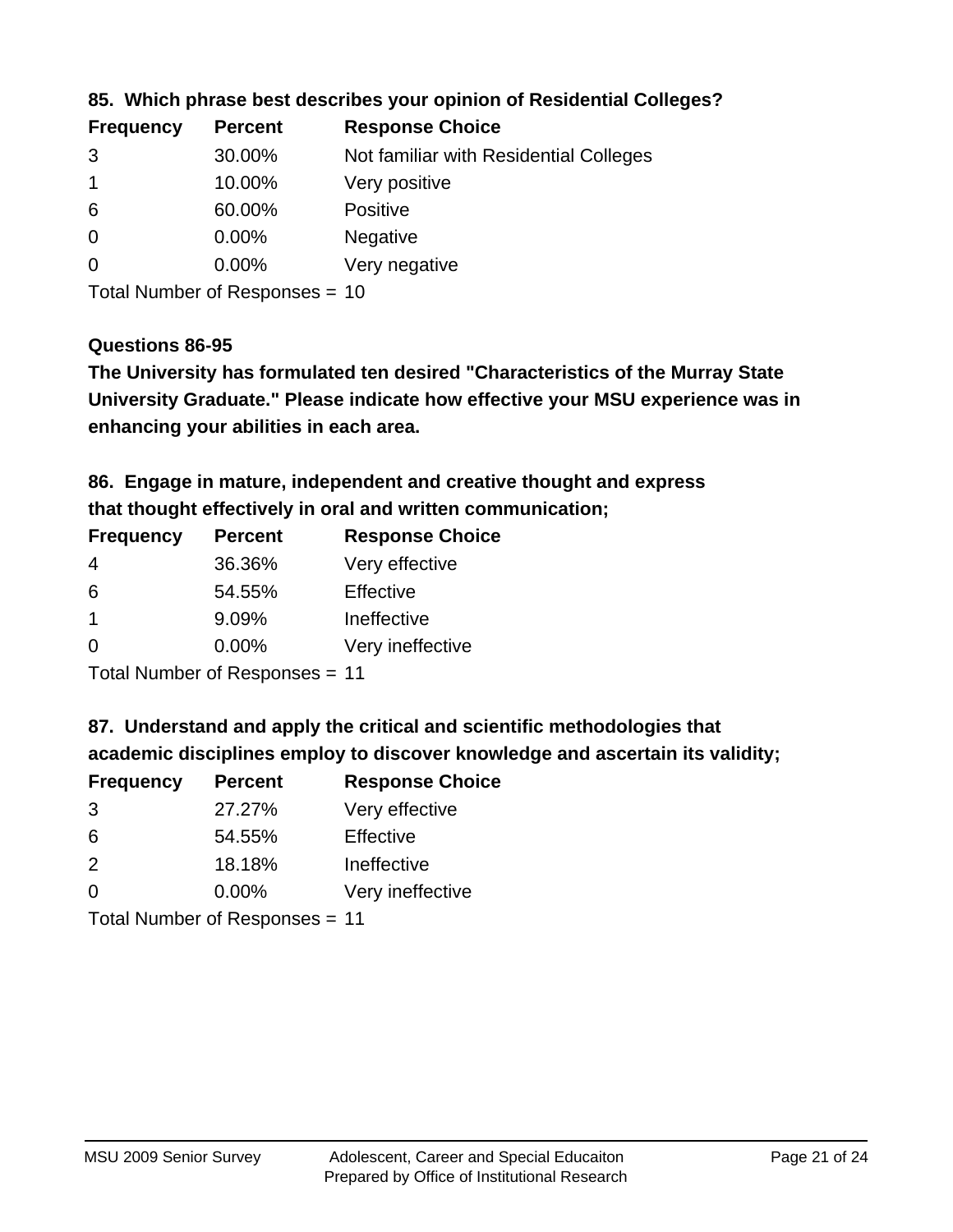# **88. Apply sound standards of information gathering, analysis and evaluation to reach logical decisions;**

| <b>Percent</b> | <b>Response Choice</b> |
|----------------|------------------------|
| 36.36%         | Very effective         |
| 63.64%         | Effective              |
| $0.00\%$       | Ineffective            |
| $0.00\%$       | Very ineffective       |
|                |                        |

Total Number of Responses = 11

# **89. Understand the roles and applications of science and technology in the solution of the problems of a changing world;**

| <b>Frequency</b>            | <b>Percent</b> | <b>Response Choice</b> |
|-----------------------------|----------------|------------------------|
| 3                           | 27.27%         | Very effective         |
| 8                           | 72.73%         | Effective              |
| $\Omega$                    | 0.00%          | Ineffective            |
| $\Omega$                    | 0.00%          | Very ineffective       |
| Tatal Massakan af Dagmannar |                |                        |

Total Number of Responses = 11

# **90. Demonstrate a critical understanding of the world's historical, literary, philosophical, and artistic traditions;**

| <b>Frequency</b> | <b>Percent</b> | <b>Response Choice</b> |
|------------------|----------------|------------------------|
| 5                | 45.45%         | Very effective         |
| 3                | 27.27%         | Effective              |
| 3                | 27.27%         | Ineffective            |
| $\Omega$         | 0.00%          | Very ineffective       |
|                  |                |                        |

Total Number of Responses = 11

# **91. Understand the dynamics of cultural diversity, of competing economic and political systems, and of complex moral and ethical issues;**

| <b>Frequency</b> | <b>Percent</b>                 | <b>Response Choice</b> |
|------------------|--------------------------------|------------------------|
| 4                | 36.36%                         | Very effective         |
| 5                | 45.45%                         | Effective              |
| 2                | 18.18%                         | Ineffective            |
| $\Omega$         | $0.00\%$                       | Very ineffective       |
|                  | Total Number of Responses = 11 |                        |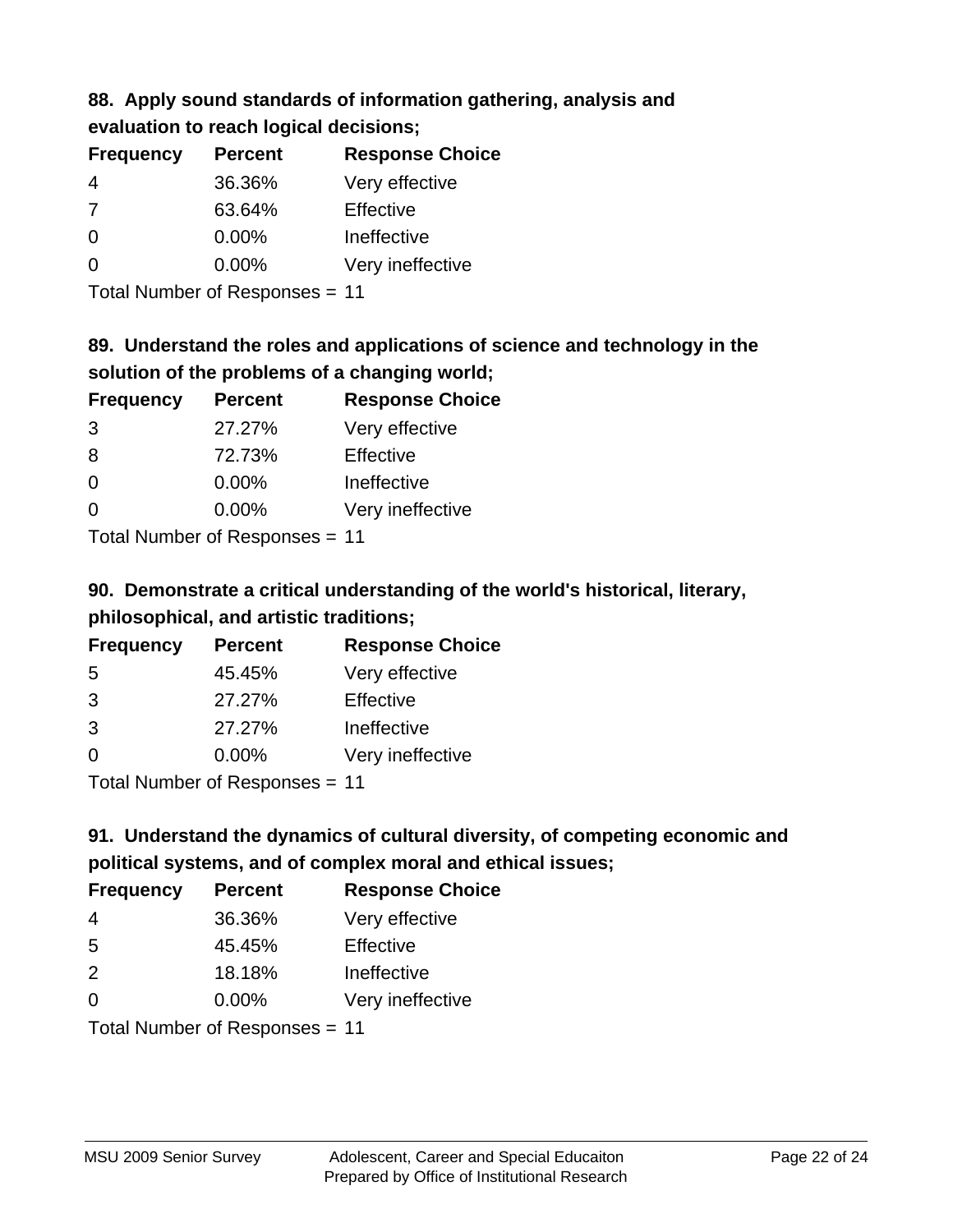## **92. Understand the nature of and engage in ethical behavior and**

**responsible citizenship;**

| <b>Frequency</b> | <b>Percent</b> | <b>Response Choice</b> |
|------------------|----------------|------------------------|
| -5               | 45.45%         | Very effective         |
| 6                | 54.55%         | Effective              |
| 0                | $0.00\%$       | Ineffective            |
| ∩                | $0.00\%$       | Very ineffective       |

Total Number of Responses = 11

# **93. Understand the importance of the behaviors necessary to maintain a healthy lifestyle;**

| <b>Frequency</b>               | <b>Percent</b> | <b>Response Choice</b> |
|--------------------------------|----------------|------------------------|
| 4                              | 36.36%         | Very effective         |
| 7                              | 63.64%         | Effective              |
| $\Omega$                       | $0.00\%$       | Ineffective            |
| $\Omega$                       | 0.00%          | Very ineffective       |
| Tatal Manufacture Construction |                |                        |

Total Number of Responses = 11

## **94. Demonstrate mastery of a chosen field of study; and**

| <b>Frequency</b> | <b>Percent</b> | <b>Response Choice</b> |
|------------------|----------------|------------------------|
| 6                | 54.55%         | Very effective         |
| 5                | 45.45%         | Effective              |
| $\Omega$         | 0.00%          | Ineffective            |
| $\Omega$         | 0.00%          | Very ineffective       |
|                  |                |                        |

Total Number of Responses = 11

## **95. Value intellectual pursuit and continuous learning in a changing world.**

| <b>Frequency</b>          | <b>Percent</b> | <b>Response Choice</b> |
|---------------------------|----------------|------------------------|
| -7                        | 63.64%         | Very effective         |
| 4                         | 36.36%         | Effective              |
| $\Omega$                  | $0.00\%$       | Ineffective            |
| $\Omega$                  | 0.00%          | Very ineffective       |
| Total Number of Deepensee |                |                        |